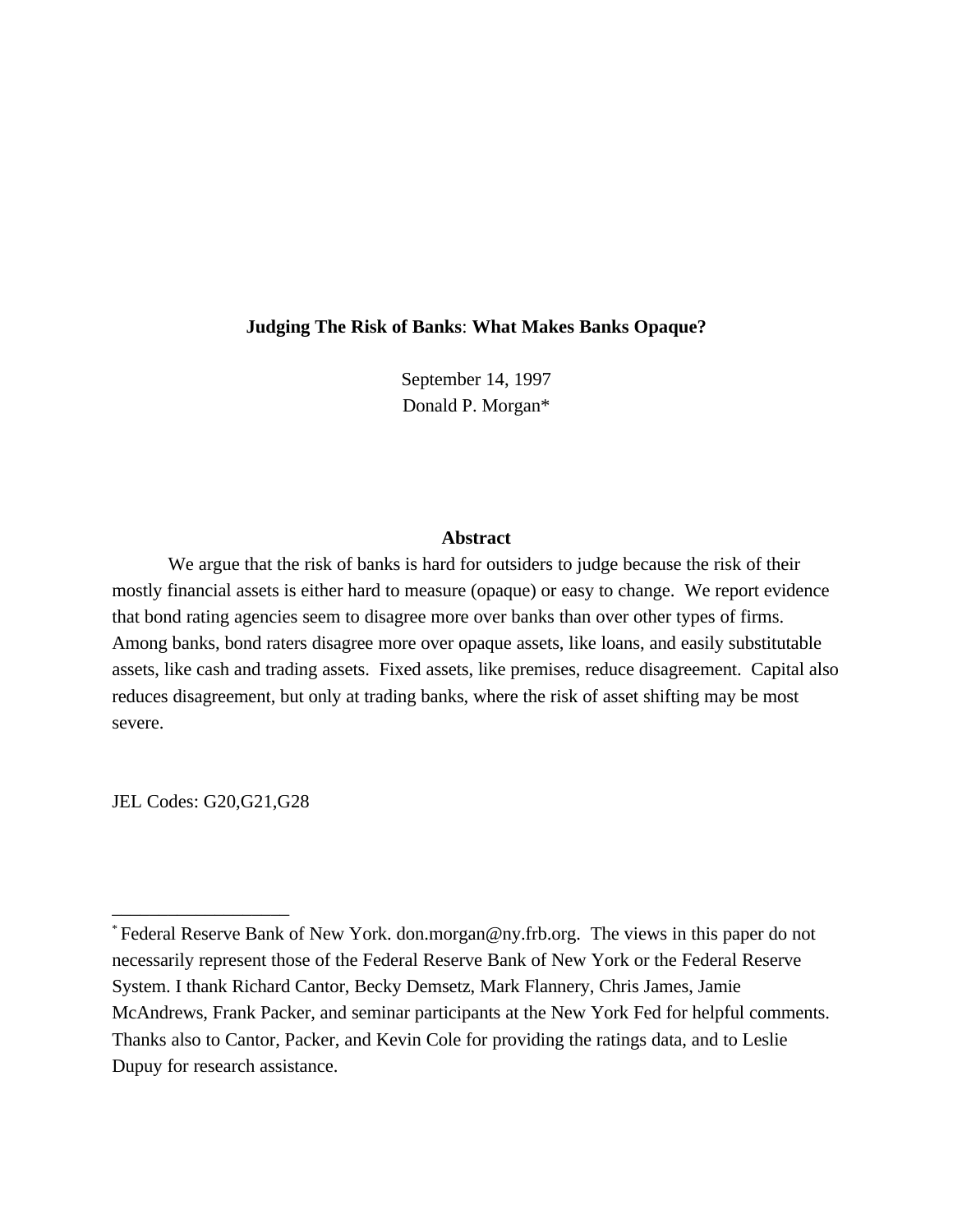### **Introduction**

The rationale for much of the regulation and protection of banks hinges on whether or not the risk of banks is hard for outsiders to judge, or *opaque*. If depositors could easily determine whether their bank was safe, they would not panic and deposit insurance would not be necessary to prevent bank runs. Without deposit insurance and the moral hazard it invites, many of the regulations that limit risk-taking by banks would also be unnecessary. The discount window would be also be less necessary, since banks could borrow in open debt markets at rates that fairly reflected their risk. Even the link between monetary policy and bank lending depends on how accurately the market can observe the risk of banks. When the Fed drains reserves, banks could maintain their lending by issuing *uninsured* debt that does not require reserves, such as large CDs or debentures. (Romer and Romer 1990). But if that debt is mispriced (because investors cannot observe the risk of banks), better banks will reduce their lending following a tightening in monetary policy (Stein 1995).

The arguments and evidence in this paper suggest that banks are opaque, and that the veil is inherent to the business. Banks hold few fixed assets, and the risk of their mostly financial assets are relatively hard to observe or easy to change. Their primary asset, loans, are often made to borrowers who require substantial screening and monitoring (Diamond 1984). Holding these claims on hard-to-monitor borrowers may make banks themselves (and similar intermediaries, such as insurance companies) opaque. The big trading banks, who have shifted from lending into trading more liquid securities and derivatives, may actually be more opaque. Myers and Rajan (1995) call this the *paradox* of liquidity; increased liquidity and trading can actually shrink a bank's debt capacity because the risk of trading banks is hard to track. Trading also creates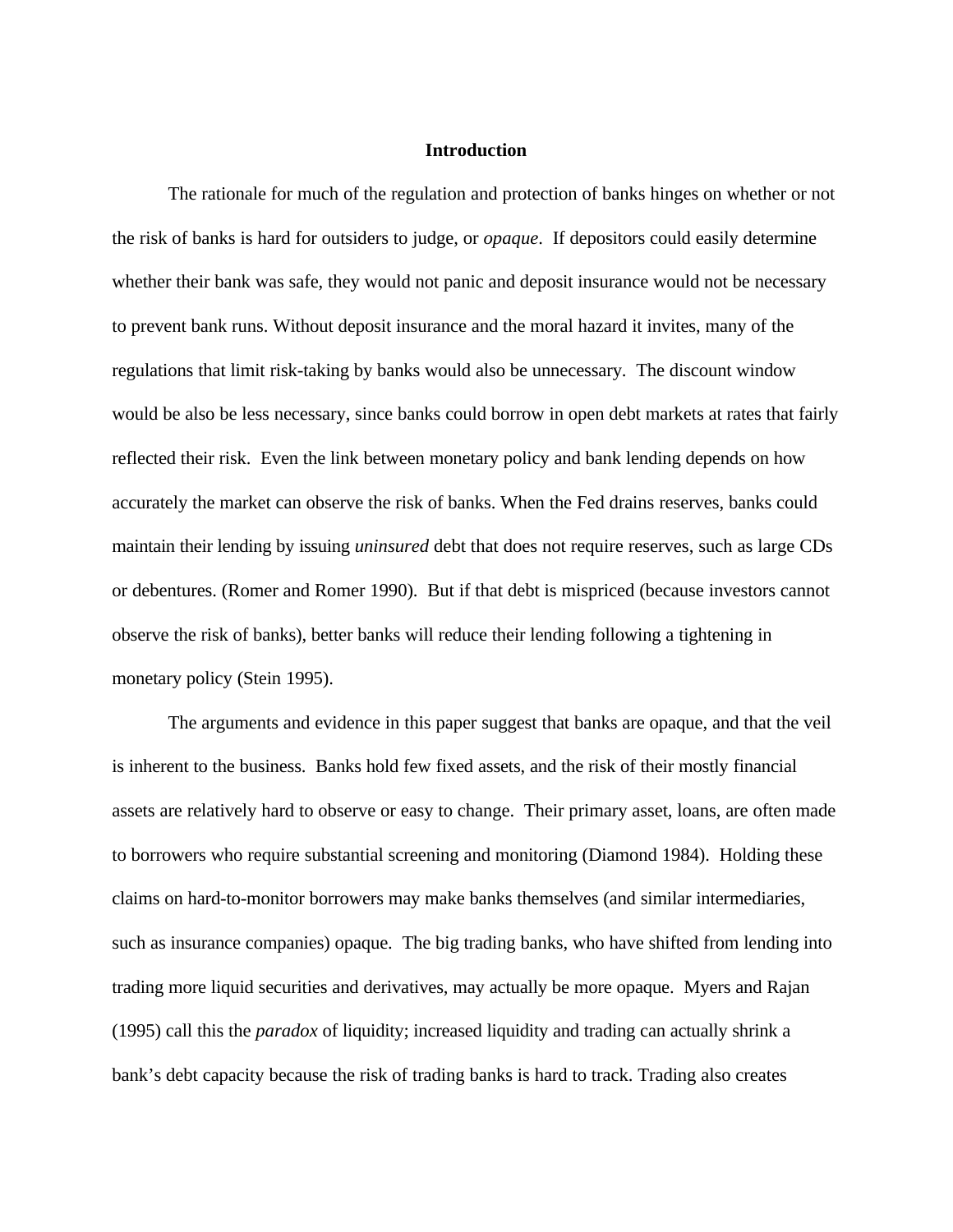agency problems between traders and their managers, who may have little idea of the risks traders are taking, derivatives traders in particular (Hentschel and Smith 1996). Lastly, the high leverage at banks may tempt banks to take excessive risk since the risk is born more by the creditors or their insurers.

Flannery (1997) surveys the recent research that investigates the ability of outsiders to evaluate the risk of banks and other financial intermediaries.<sup>1</sup> The evidence to date is relatively limited and is often contradictory. For example, the pair of studies that tested for contagion among insurance firms after Hurricane Andrew (which struck in Florida and Louisiana in 1992) produced conflicting results: one found that only the insurers that had written policies in those states experienced share declines, while the other found that exposed and unexposed insurers were affected equally.<sup>2</sup> Flannery et. al. (1996) examined bid-ask spread on bank stocks, or more particularly, the adverse selection component of the spread; that portion of the spread that market makers demand to compensate for the risk that they are trading with better informed insiders. Their results are also mixed. The adverse selection premium is roughly two times higher for their sample of banks than for a general a sample of firms, suggesting the banks are more opaque, but the premium is unrelated to the composition of a bank's assets. They note, however, that the estimates of the adverse selection premium are noisy, making it difficult to identify the effect of specific assets.

 $<sup>1</sup>$  Berger (1991) surveys the earlier literature.</sup>

<sup>&</sup>lt;sup>2</sup> Another strand of the literature tests whether yields on large CDS and debentures issued by banks, which are not insured, reflect the risk of the bank or holding company. The evidence for this literature is also mixed, although most find at least some link between the risk and return on the instrument, particularly after the policy of Too-Big-To-Fail doctrine was relaxed in the early 1990s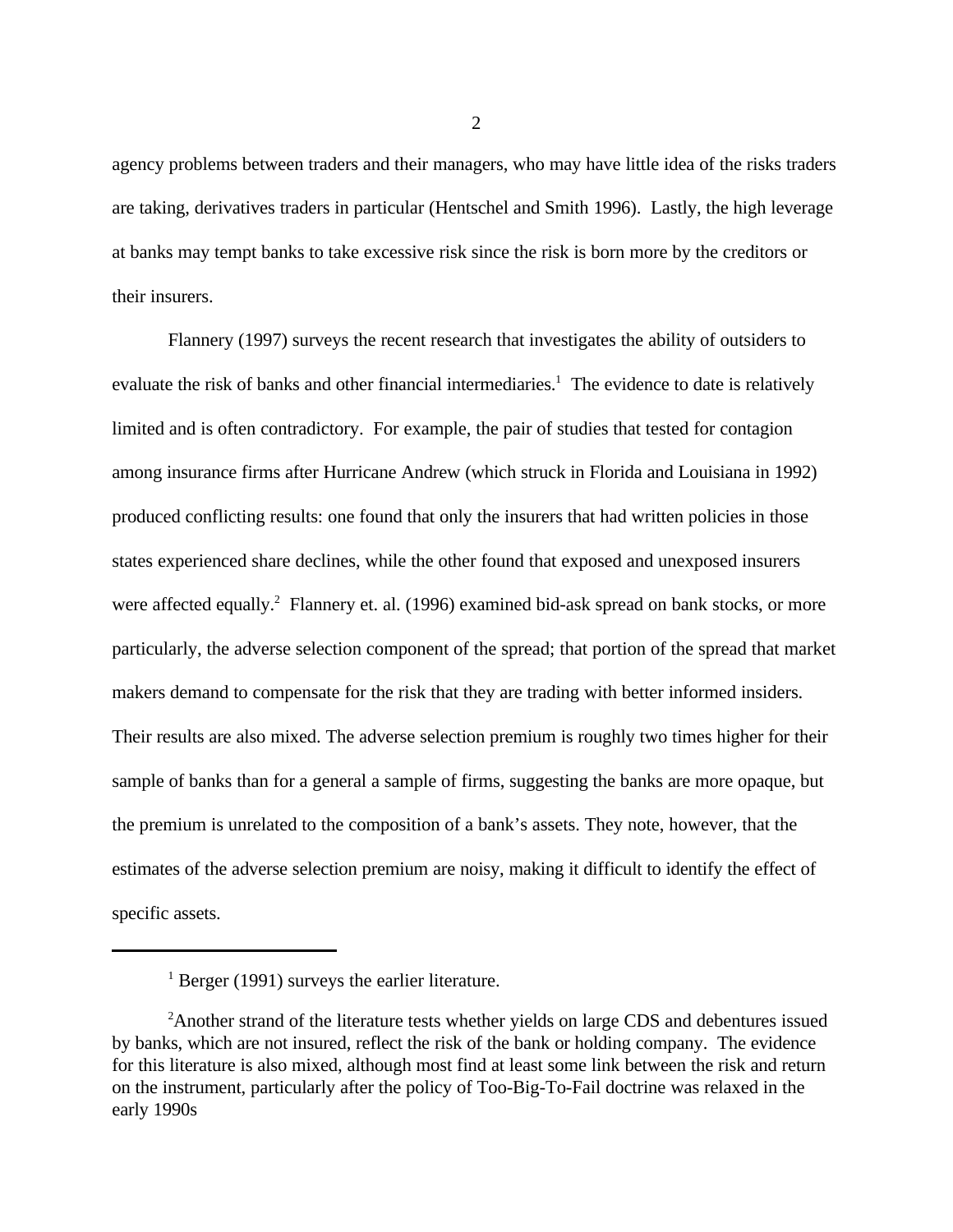This paper proposes a very simple, direct proxy for the degree of difficulty in judging risk: disagreement among credit raters. If the risk of banks or certain bank assets is hard to judge, the credit raters--who are in the business of judging risk--should disagree more over banks and over certain types of bank assets. I begin with some cross section evidence that the two major agencies, Moody's and Standard and Poor's (S&P), tend to split more over bank holding companies and insurance firms than over other firms of comparable size and risk. This finding reinforces Cantor and Packer (1994), who noticed that S&P as well as a number of smaller agencies split more often (from Moody's) over banks than over other types of firms.

To investigate *why* the raters disagree over banks, I add data on each bank's assets. For a panel of bank holding companies (banks) between 1983-93, I find that splits between Moody's and S&P increase as banks substitute loans for securities, suggesting that lending makes banks opaque. Splits are also increasing in trading assets, while premises and other fixed assets decrease the probability of a split. This result has a nice symmetry since on the continuum of agency problems, trading and premises are the endpoints; traders can change their positions instantly, but the bank's vault is hard to move. Increased capital also reduces the probability of a split, but the effect is significant only through its interaction with trading; capital seems to mitigate agency problems where the problems may be most severe, at trading banks.

The next section of the paper draws on recent theories of financial intermediation that suggest reasons why banks might be opaque. The second section proposes split credit ratings as a proxy for opaqueness and runs through a simple, statistical model of risk and ratings to guide the regression analysis. The results are in the third section.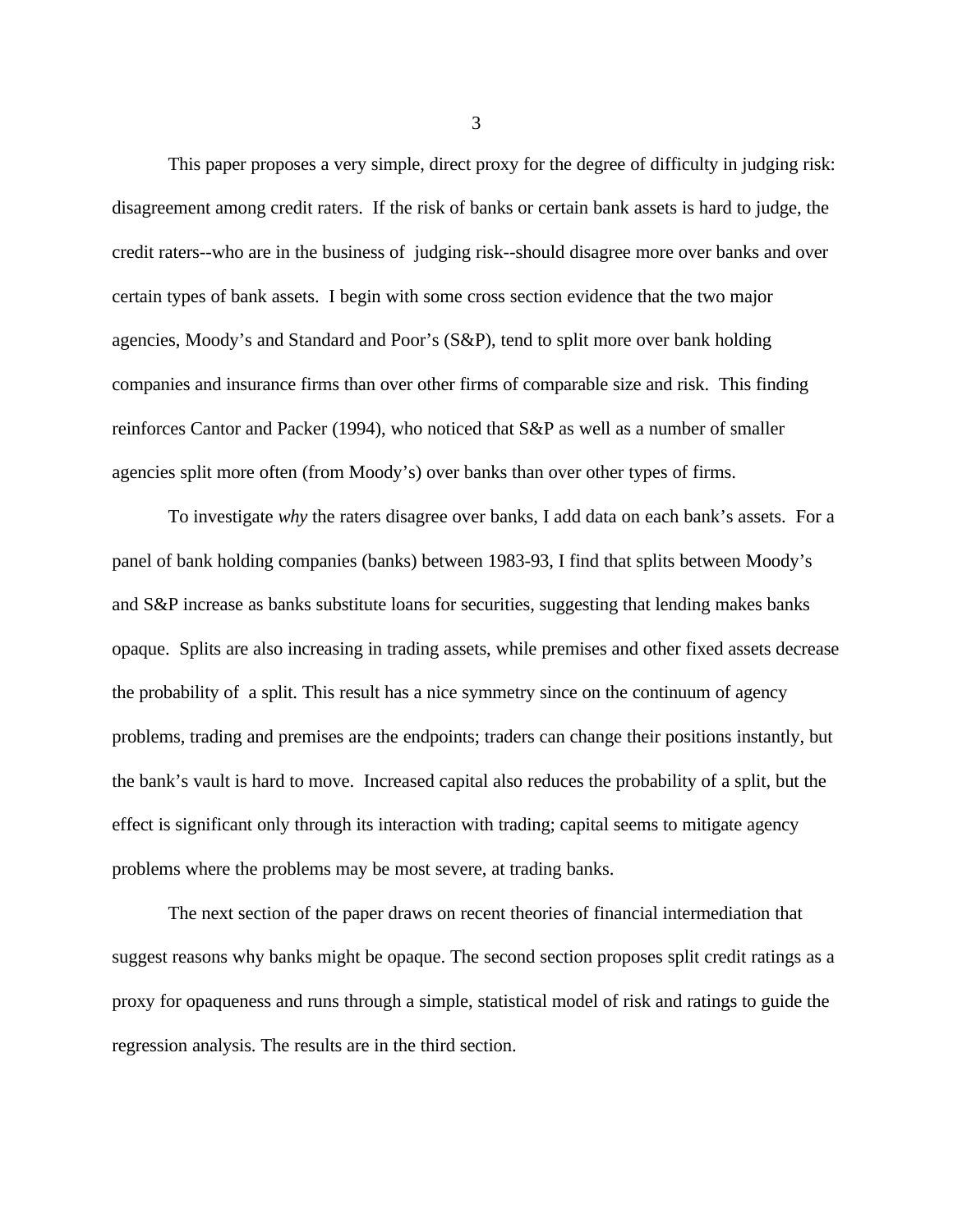### **1. What's Different About Banks?**

*Loans.* Banks may be opaque because of the loans they hold. Diamond (1983) and others argue that the role of banks is to screen and monitor borrowers so that savers--depositors and other lenders--do not have to. If banks are doing their jobs as delegated monitors, they should know more about the risk of their loans than depositors or other outside investors. The fact that investors bid up a firm's share price after its bank loan commitment is renewed suggests that banks are better informed about their borrowers than market participants (James 1987).

Whether banks are better informed about the *aggregate* risk in their loan portfolio of loans, however, depends on whether banks fully diversify their loan portfolios. In Diamond's model, banks are supposed to get large and diversify the idiosyncratic risk of their loans, in which case outsiders only have to agree on the aggregate risk that banks cannot shed. But if banks deliberately retain some of the idiosyncratic risk in the loan portfolios, and if that risk is increasing in the size of their portfolio, we would expect more raters to disagree more often over banks with large loan portfolios.<sup>3</sup>

*Trading.* Increased trading may also make banks more opaque. Much of the trading banks now do involve complex derivative instruments whose risk may be hard to measure.

<sup>&</sup>lt;sup>3</sup> Banks may fail to fully diversify because of regulatory distortions. The restriction on interstate branching, which were only recently limited, may have limited their ability to diversify geographically. Deposit insurance, which is based only loosely on risk, may also lead banks to take inefficient risks, as might risk-based capital requirements. Because loans are riskier, regulators now require banks to hold more capital against loans than against cash and securities. To increase their risk without raising more capital, banks substitute one type of loan for another, even if doing so reduces their diversification. Banks may also fail to eliminate all idiosyncratic risks because the cannot observe it themselves. In that case, however, they are no better informed than outsiders so there is no information asymmetry. Krasa and Villamil (1992) present a model in which limited diversification is optimal because of monitoring costs associated with diversified portfolios.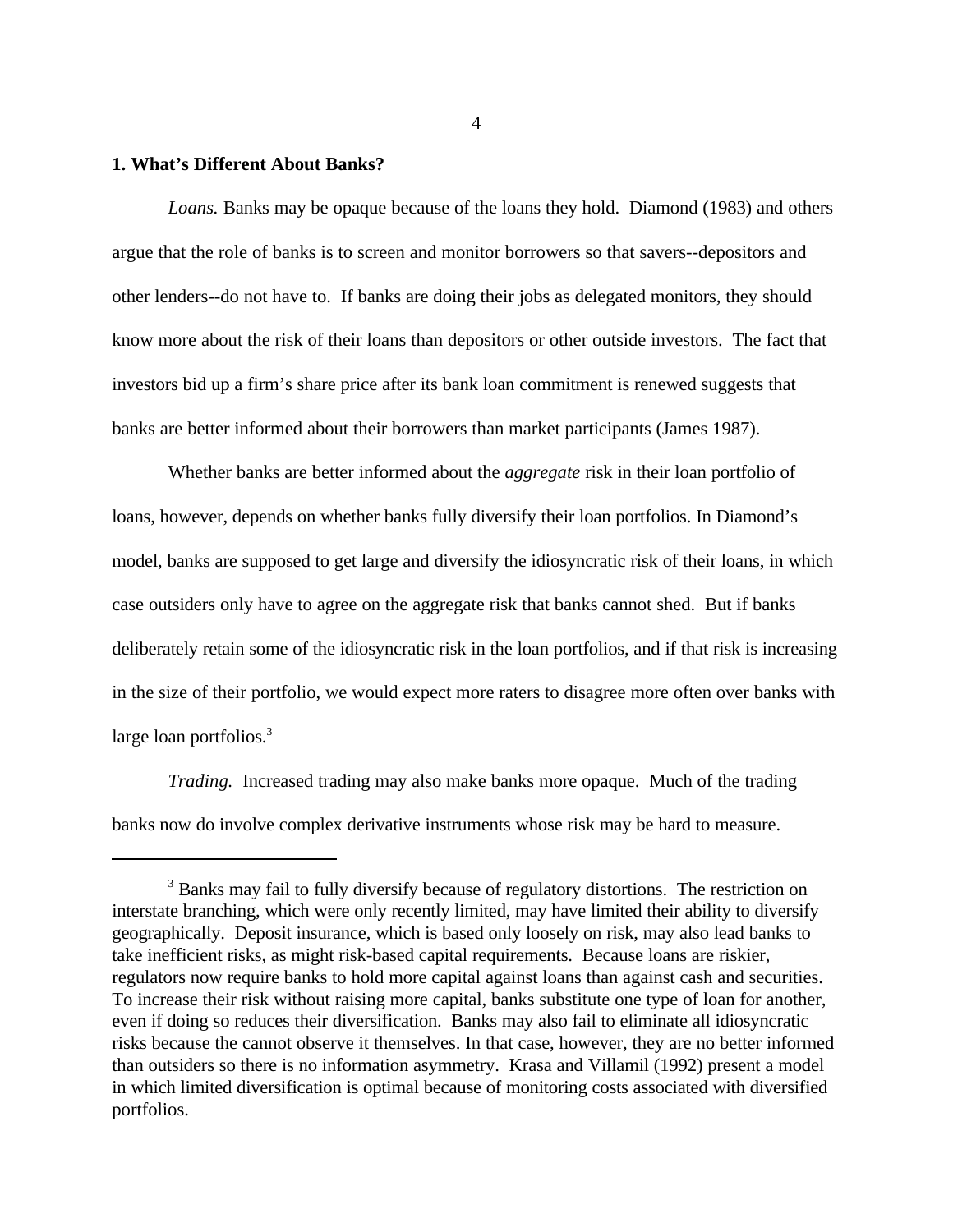Trading in general, even in plain vanilla securities, also leads to the classic agency problem of asset substitution since traders can change their position unbeknownst even to their own managers, much less outsiders like creditors and regulators.

Trading has become big business for some commercial banks. As a share of gross total assets, trading assets increased eight-fold between 1979 and 1994: from .6 percent to 4.8 percent (Berger, Kashyap, and Scalise 1995). The lion's share of trading is by 15 "trading" banks, defined for recent regulatory purposes as those with trading assets equal to ten percent of total assets or equal to \$1 billion (Seiberg 1996). One bank in particular counted nearly half of its assets as trading assets in 1993. These banks often trade and make markets in derivative instruments, either futures, options, or swaps, or complex compounds of those instruments.

 A series of spectacular losses has highlighted the risk associated with trading by banks. Barings Bank, a venerable British institution, was brought down by losses resulting from trading in currency derivatives by a single trader. At Daiwa Bank, a senior bond trader managed to lose over \$1 billion while maintaining secret accounts for eleven years.

Hentshel and Smith (1996) use these episodes to illustrate the agency risks of trading: the risk that traders will act in their own interests rather than the interests of managers and shareholders (Hentschel and Smith 1996). They note that senior management and owners seemed as surprised by these events as outsiders, suggesting that even these principals were unaware of the risk the traders were taking. These "rogue" traders, they note, are responding rationally to the typical bonus scheme at trading firms; traders share the upside risk but their downside risk is limited because they do not hold capital positions. While principals can monitor to curb those incentives, derivative positions are hard to monitor because they are highly leveraged; leverage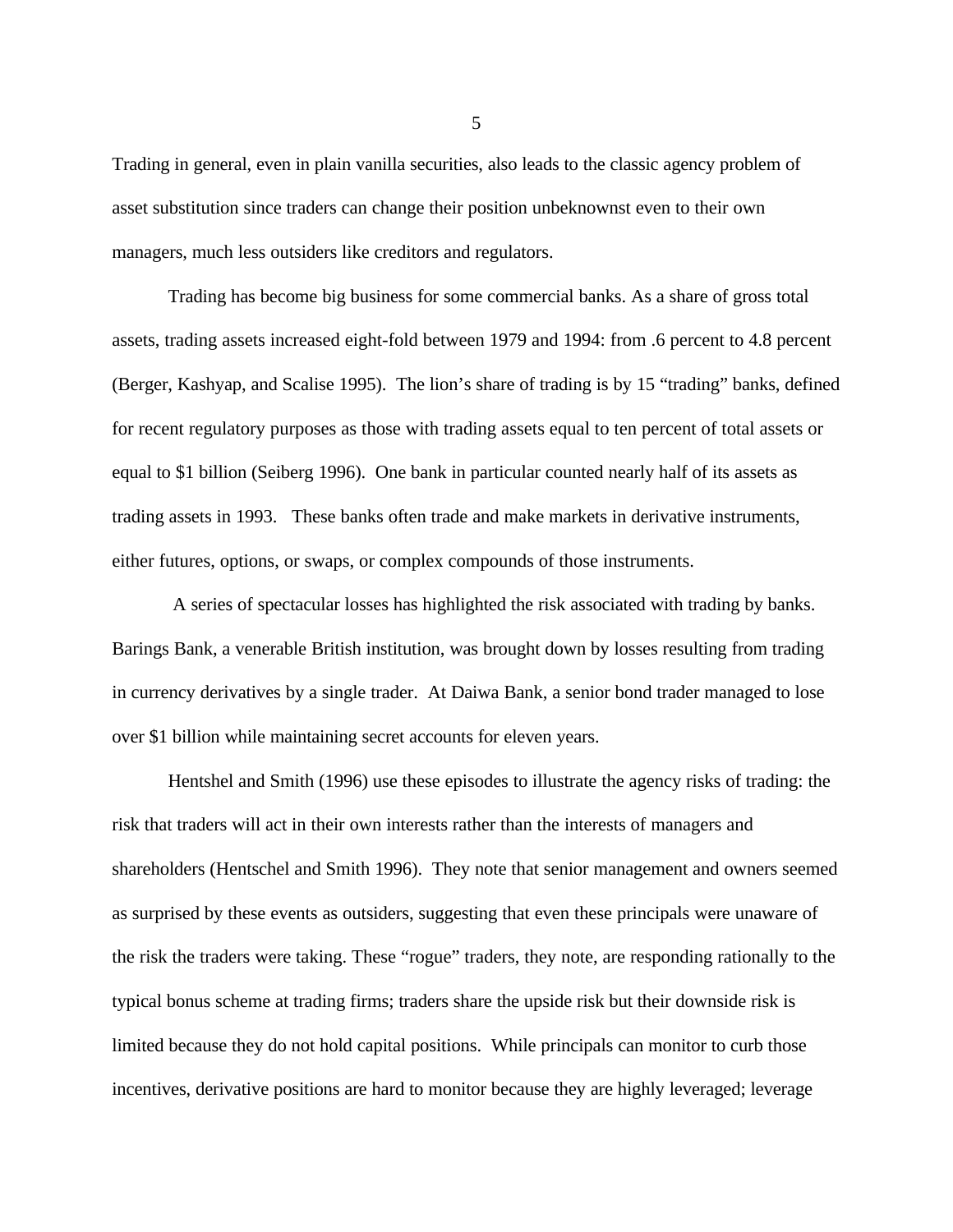reduces the cash flow needed to assume the position, which makes the position harder for auditors to track. The incentive of principals to monitor, it should also be noted, depends on their own capital position; the more leveraged the owners and managers, the more their interests are aligned with the traders.

While Hentschel and Smith stress the agency problems between owners/management and traders, Myers and Rajan (1995) focus on agency problems between owners/management and *creditor*s. They develop a model to illustrate how increased liquidity, and the trading it allows, can actually reduce a bank's debt capacity. They give the example of a bank with a portfolio of liquid securities. If the bank could commit to hold the securities to maturity, its risks would be easy for creditors to judge and the bank could be completely leveraged. Absent such a commitment, the risk of the bank becomes less certain to outsiders and that uncertainty reduces its ability to leverage. They note that this problem is most severe at trading banks, who are in the business of making markets or trading for their own accounts.

*Fixed assets.* If more liquid trading assets increase uncertainty about risk, it follows that fixed assets like premises should reduce it. While trader can quickly and privately change their positions, the position of fixed assets are harder to change; a bank's vault is hard to move. Their value of fixed assets fluctuate of course, but the fluctuations are more likely due to market changes and less likely due to the actions of the owners and managers.

*Leverage.* The opaque or easily substitutable nature of banks' assets gives them opportunities for risk shifting and their high leverage gives them incentive to do so. Banks are among the most highly leveraged firms in the U.S. economy. The typical bank has a capital to asset ratio on the order of 10 percent. The average capital-to-asset ratio at nonfinancial firms was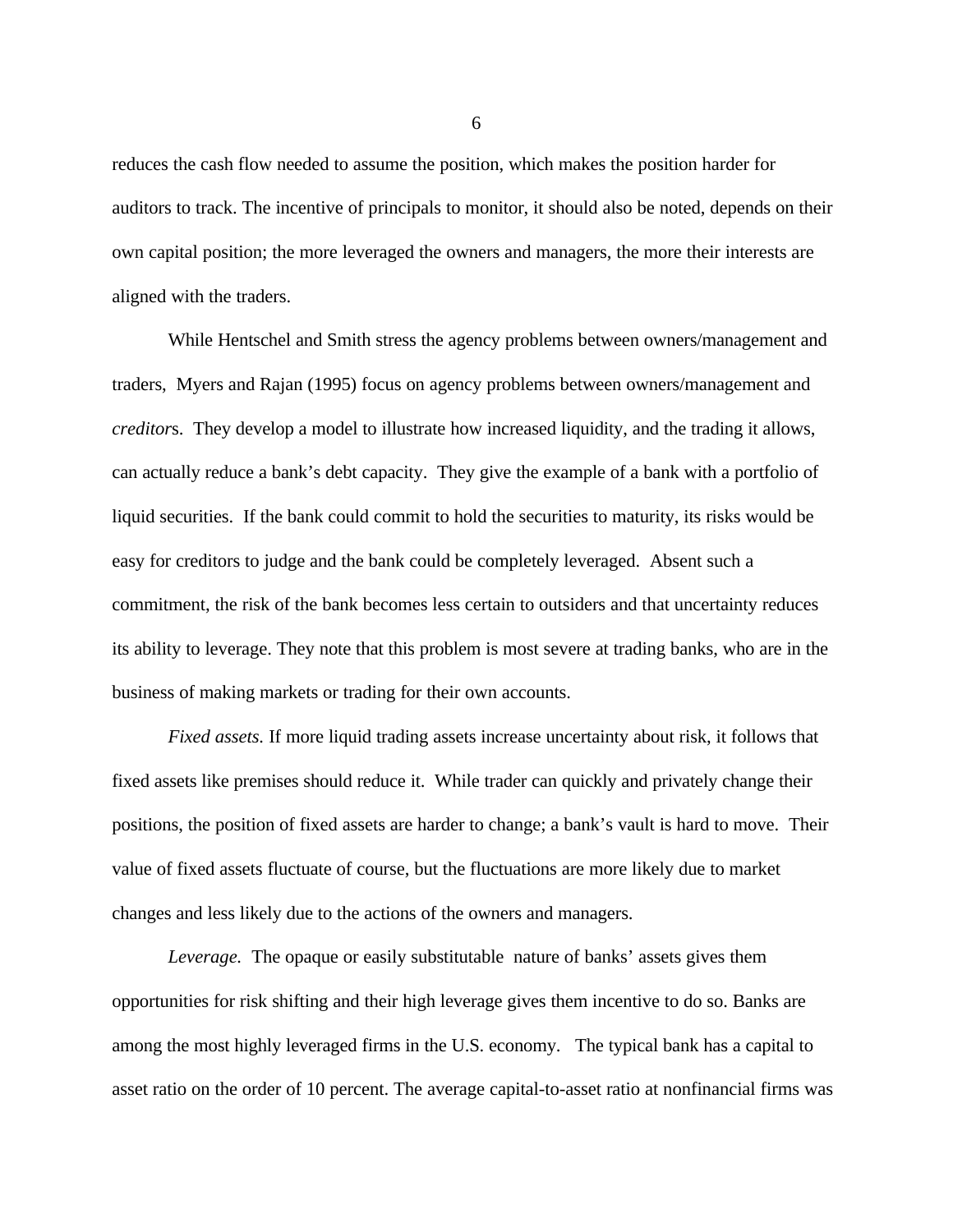55 percent at the end of 1990 (Flannery 1994).

All else equal, leverage increases risk because such firms have a smaller capital cushions against the risks that are inherent to the firm, or against market risk. But leverage also invites risk-taking, since creditors bear more of the down-side risk. Once debt has been sold, the owners of the leveraged firm have the incentive to take on more risk than creditors expected when they bought the debt (Jensen and Meckling 1976). Risk-shifting not only increases risk, it will also make the banks' risk harder to judge to the extent banks have incentive to conceal their risktaking.<sup>4</sup>

## **2. Split Ratings As a Proxy for Opaqueness**.

Disagreement between rating agencies seems like a natural proxy whether the risk of banks is hard to judge. Bond ratings agencies are in the business of measuring risk and the two agencies used in this study, Moody's and Standard and Poor's, are the largest and oldest (Cantor and Packer 1994). If these agencies disagree over the risk of a firm, it seems reasonable to infer that there is something about the firm, or bank, that makes its risk hard to judge.

Disagreement among raters will feed through into the markets, since bond investors rely heavily on the judgment of the agencies. Cantor et.al. (1997) investigate the pricing of bonds with split ratings. Investors evidently price off the average of the two ratings, since the average predicts yields better than either the individual ratings, the highest rating, or the lowest rating. The

<sup>&</sup>lt;sup>4</sup> While arguing that leverage invites agency problems, we recognize that leverage is endogenous: high leverage at banks could indicate that investors are not overly concerned about mismanagement at banks. Dewatripont and Tirole (1994) take that line. They argue that bank assets require relatively little monitoring and so investors are satisfied by a relatively low capital ratio. However, the high leverage at banks is misleading in some ways since the majority of banks debt are actually insured deposits.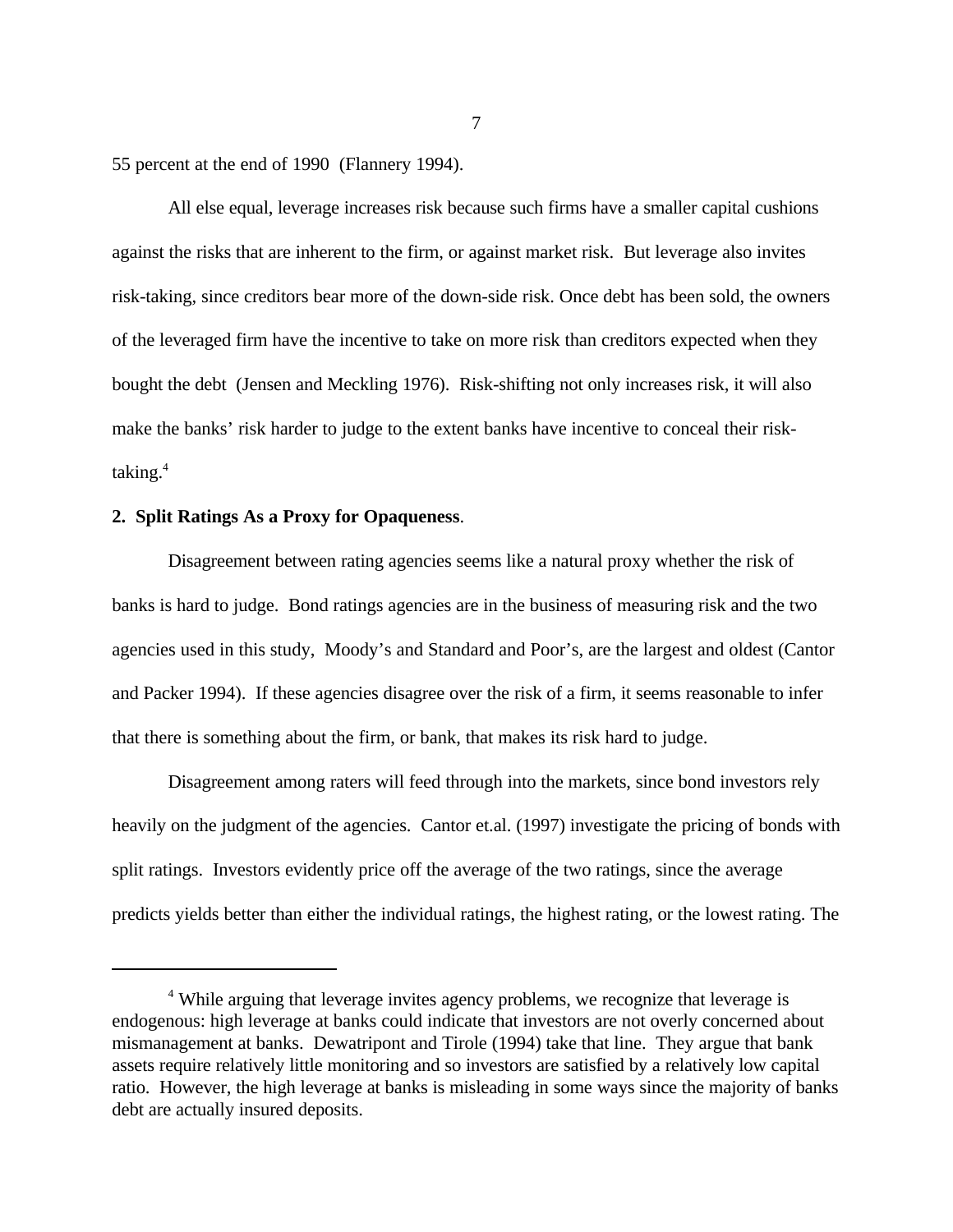predictive power of the average falls as the size of the split increases from one grade to two, suggesting that investors cannot rely as much on the raters when there is more disagreement between the raters. The borrowers pay for this greater uncertainty, since investors demand a premium, albeit a small one, when the raters split over a bond. Yields on investment grade bonds with split ratings are 3.3 basis points higher than predicted by the average rating of the bond. This uncertainty premium is 6 basis point for the full sample, including below investment grade bonds, but is not statistically significant.

### *A. A Statistical Model of Risk and Ratings*

Before turning to the data, its helpful to run through a simple model of risk and ratings. The model fixes ideas about the source of disagreement between raters and guides the empirical specification to follow.

Let  $\sigma_j$  denote the risk of bank *j*. Bank *j* knows  $\sigma_j$  but rater *i* must estimate it. Imagine that rater *i* estimates the risk of bank *j* with the following linear equation:

$$
\sigma_{ij} = \alpha_i + \beta'_{i} x_j + \epsilon_{ij} \tag{1}
$$

where  $x_j$  is an n-1 vector of asset shares and other variables. The difference between the first and second raters estimate of risk at bank *j* is:

$$
\sigma_{1j} - \sigma_{2j} = \alpha_1 - \alpha_2 + (\beta'_1 - \beta'_2)x_j + \epsilon_{1j} - \epsilon_{2j} \tag{2}
$$

Equation (2) two reveals three possible sources of disagreement between raters. If the constant terms differ ( $\alpha_1 \neq \alpha_2$ ), the raters will disagree on average. This constant difference may be meaningful but it is hard to interpret since we cannot associate it with a bank's assets. The raters' estimates will also differ if  $\beta'_{1} \neq \beta'_{2}$ . Assuming a true  $\beta'$  exists,  $\beta'_{1} \neq \beta'_{2}$  implies one or both raters estimate of  $\beta$ <sup>'</sup> is biased. Note that this bias implies a systematic difference between the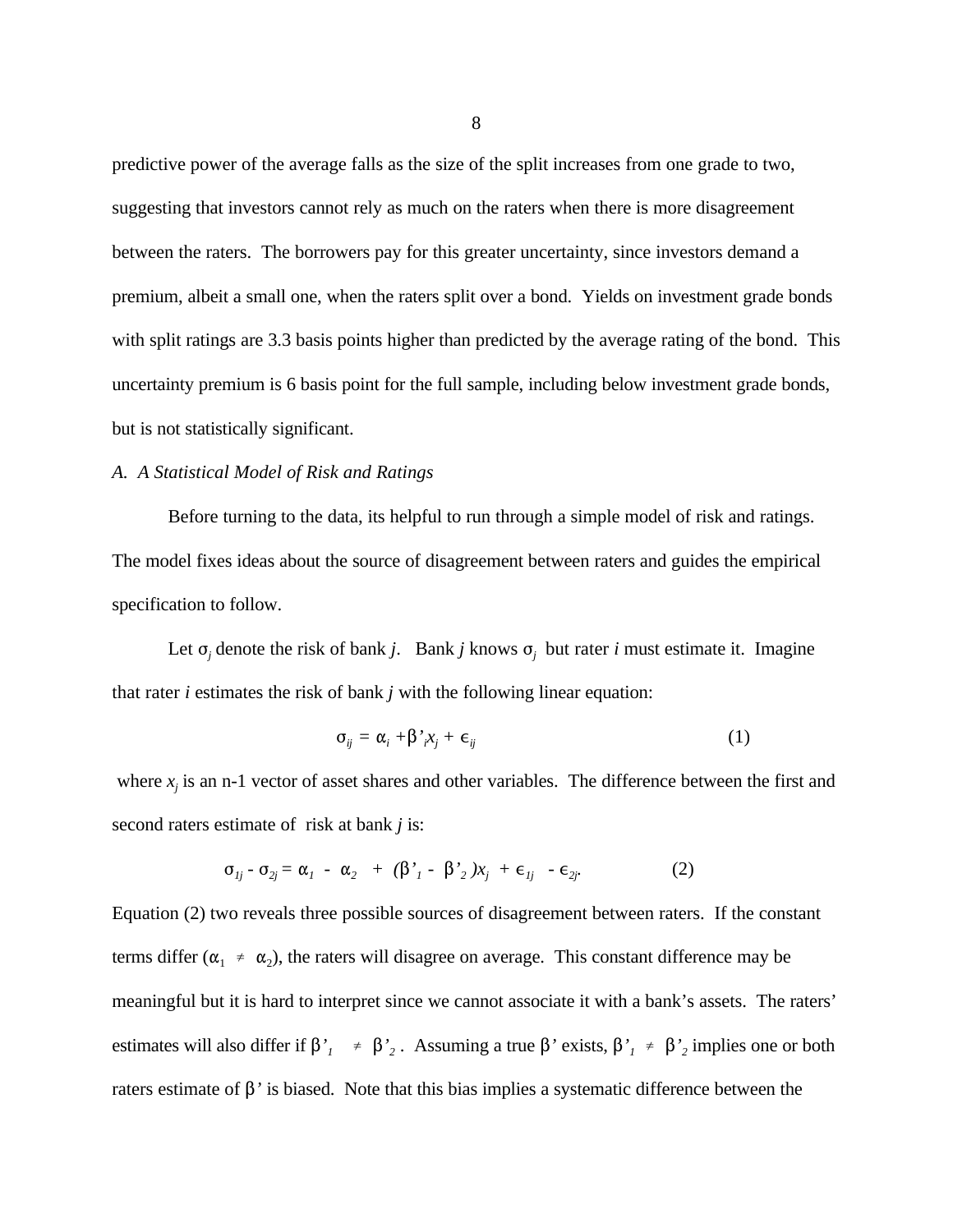raters' estimates; if asset k was judged riskier by rater one than by rater two ( $\beta_{1k} > \beta_{2k}$ ), rater one would consistently produce higher estimates of risk at banks with high  $x_k$ . Bias over an asset seems like a strong from of opaqueness; if the risk of the asset were readily apparent, raters might at least agree on average. Lastly, the estimates of risk may also differ because of differences in the errors in each rater's estimate:  $\epsilon_{ij} \neq \epsilon_{2i}$ . This noise in the estimates will cause random differences in the estimates, in contrast to the systematic differences due to bias.<sup>5</sup>

*Ratings.* Let  $r_i$  denote the letter rating assigned by rater *i* to bank *j*. Suppose there are only two ratings, *A* and *B,* and that raters convert their numerical risk estimates into letter ratings using a cutoff value of *c*:  $r_{ij} = A$  if  $\sigma_{ij} \le c$ ;  $r_{ij} = B$  if  $\sigma_{ij} > c$ . Since the risk estimates have a random error, the ratings will also be random. The probability  $(r_{ij} = A) = prob (\sigma_{ij} \le c)$ . Substituting (1) for  $\sigma_{ij}$  and rearranging implies *prob*  $(r_{ij} = A) = prob \left(\epsilon_{ij} \le c - \alpha_{ij} - \beta'_{i}x_{j}\right)$ . Suppose  $\epsilon_{ij}$  is distributed *F*;  $F(k) = prob (e_{ij} \le k)$ . Then *prob*  $(r_{ij} = A) = F(c - \beta'_{i}x_{j})$ , where the constant term has been incorporated into the coefficient vector*.*

*Split ratings.* If the  $\epsilon_i$  are independent and identically distributed across raters 1 and 2, the probability the raters split is

$$
prob (r_{1j} \neq r_{2j}) = prob(r_{1j} = A) prob(r_{2j} = B) + prob(r_{1j} = B) prob(r_{2j} = A)
$$
  
=  $F(c - \beta'_{1} x_{j}) [1 - F(c - \beta'_{2} x_{j})] + [1 - F(c - \beta'_{1} x_{j})] F(c - \beta'_{2} x_{j}).$ 

Note that if  $\beta'_1 = \beta'_2$ , the  $prob(r_{1i} \neq r_{2i}) = 2F(c - \beta' x_i)[1 - F(c - \beta' x_i)]$ , implying the probability of

<sup>&</sup>lt;sup>5</sup> Note that a constant difference and bias can offset one another. If  $\alpha_1 > \alpha_2$  and  $\beta_{1k} < \beta_{2k}$ , for example,  $\sigma_{1j}$  -  $\sigma_{2j}$  will increase in  $x_{jk}$  up to a point, even though the raters disagree about the risk of that asset.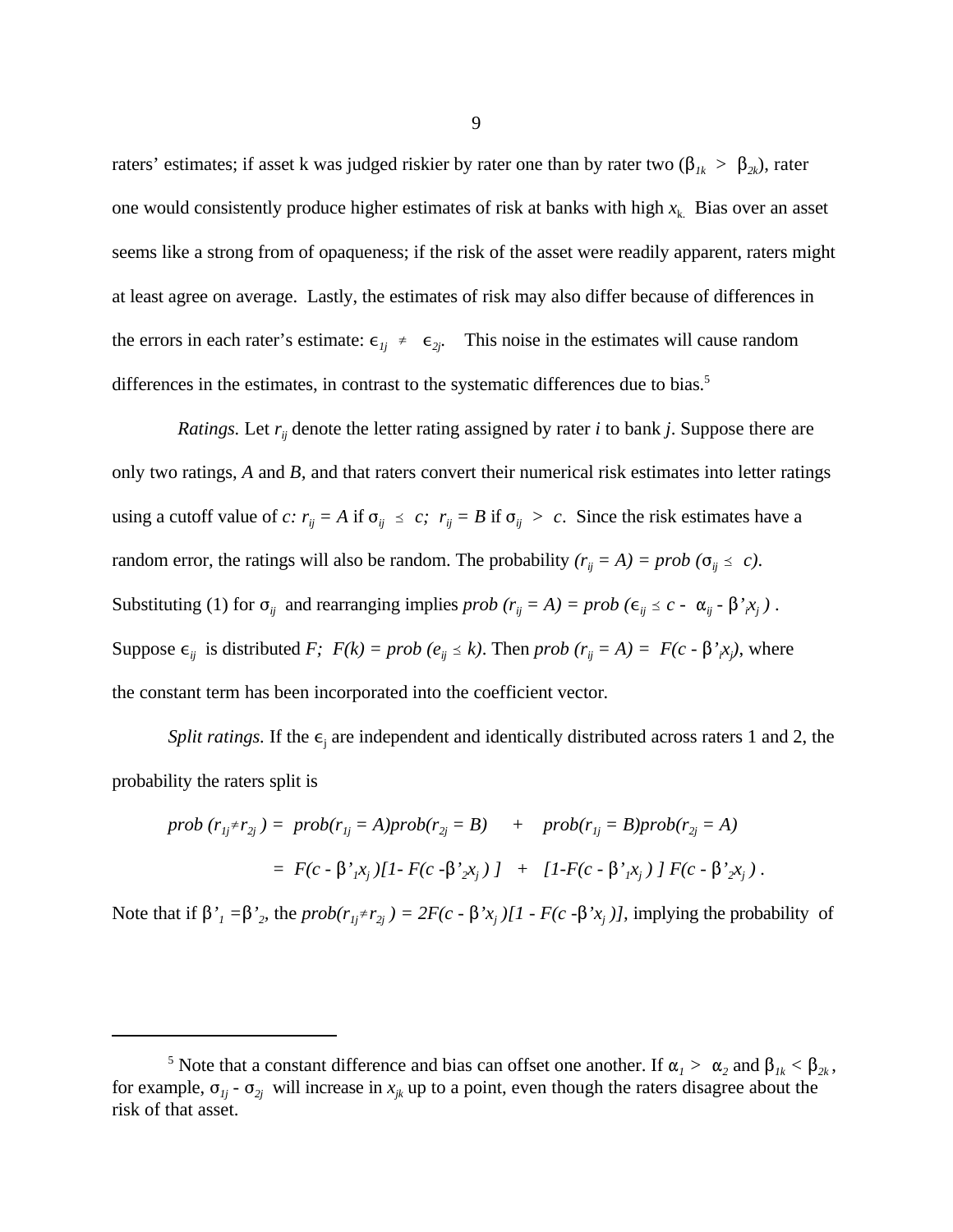a split due to noise is quadratic in  $F<sup>6</sup>$ . Intuitively, raters are more likely to agree on the very risky firms and on the very safe firms, while there is more room for disagreement on middle-rated firms.<sup>7</sup> We control for the nonlinear effect of risk on the probability of a split by including the average rating and its square in the estimation equation. We specify the probability of a split assuming F is a probit function. Since a split of more than one grade is possible, we estimate an ordered probit.

## **3. Results: Whether and Why Raters Split Over Banks**

#### *A. Do Raters Disagree More Over Banks?*

In a study of the credit rating industry, Cantor and Packer (1994) compared the ratings of eight different bond rating agencies to Moody's. The relevant results are pieced together in table 1. Moody's and S&P split over only 37 percent of the general sample of firms, but over 63 percent of the banks. All together, six of the eight agencies split more often over banks than over other types of firms, usually by a substantial margin. Only two agencies split *less* often over banks, and in those cases the proportion of splits were nearly the same. A casual study by Crabbe (1996) found that Moody's and S&P disagreed more over banks *and* insurance firms than over other types of firms.

Neither of these studies tested whether the differences they noted were significant, so this section provides some reinforcing evidence. The data used here are a cross-section of 1128 firms

 ${}^6F(c - \beta' x_j) \rightarrow 1$  as  $\beta' x_j \rightarrow 0$  so  $prob(r_{1j} \neq r_{2j}) \rightarrow 0$ .  $F(c - \beta' x_j) \rightarrow 0$  as  $\beta' x_j \rightarrow \infty$ so  $prob(r_{1i} \neq r_{2i}) \rightarrow 0$ .

 $\frac{7}{7}$  This point loses force, the more ratings are possible since there will be fewer firms near the tails of the distribution.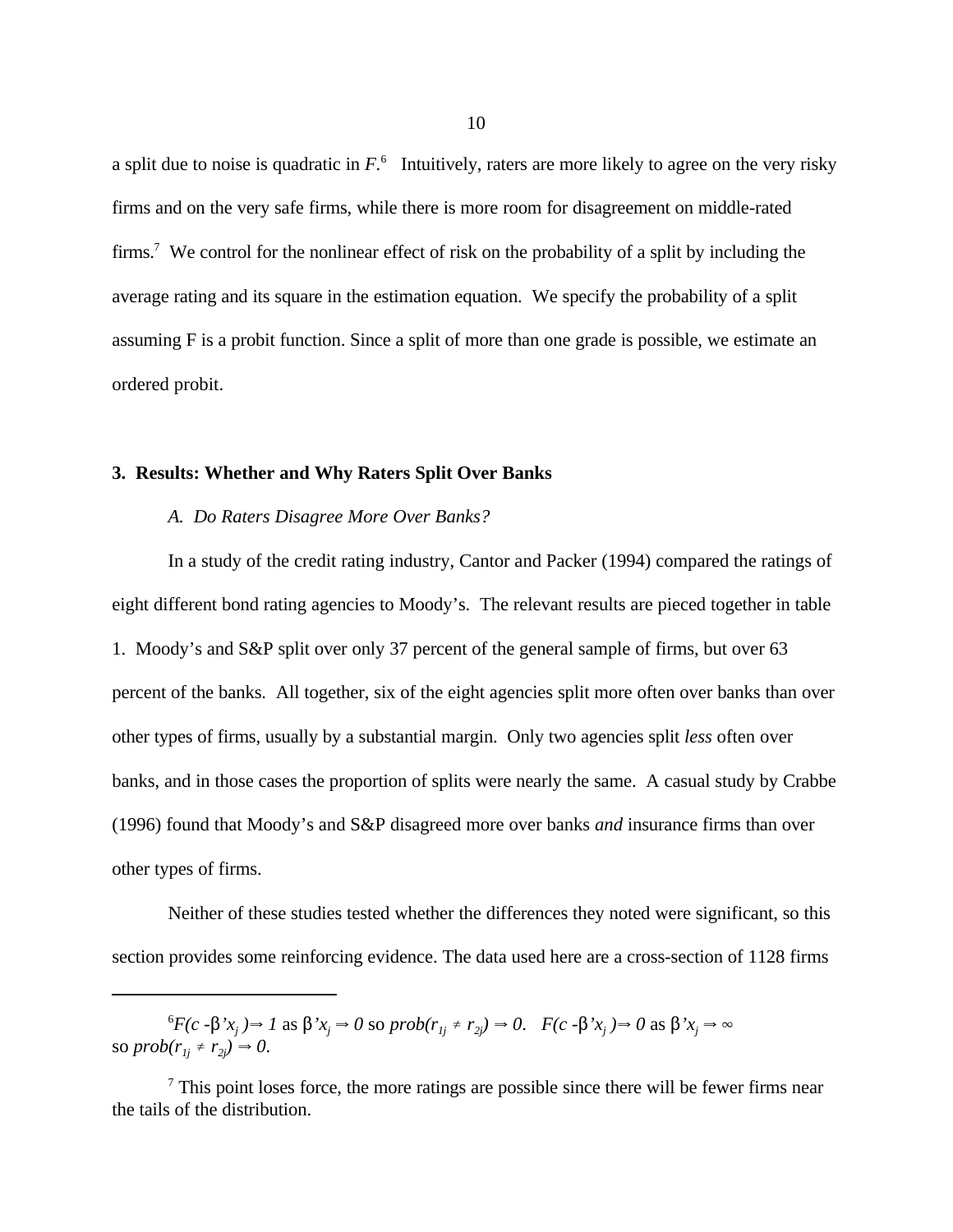in 1993, including 74 bank holding companies ("banks").<sup>8</sup> The date include the rating assigned by Moody's and Standard & Poor (S&P) to the firms' senior (or senior implied) bonds. Each agencies alphabetic rating was converted to a numeric value as follows:

| S&P |                |                                    |    |                 |
|-----|----------------|------------------------------------|----|-----------------|
|     |                | $=$                                |    |                 |
|     |                | $=$                                | 2  |                 |
|     |                |                                    |    |                 |
|     |                |                                    |    |                 |
| $=$ | B <sub>3</sub> | $=$                                | 16 |                 |
|     |                | $=$                                | 17 |                 |
|     |                | $=$ Aaa<br>$=$ Aa1<br>lower rating |    | Moody's Numeric |

Note that lower numeric ratings correspond to higher letter grades, and thus *lower* risk.

A few statistics for the cross-section are reported in table 2. Both insurance companies and banks are broken out since the delegated monitor theories apply to both intermediaries. Overall, raters disagreed over 60 percent of the sample of firms. They split over 62 percent of the banks and 79 percent of insurance companies, compared to only 58 percent for other firms. While the difference between insurance companies and other firms in the probability of a split is significant, the difference between banks and other firms is *not* significant. Note, however, that banks are better rated on average and control substantially more assets than other firms. Since the probability of a split may depend on both risk and assets, we should control for those differences in testing whether raters split more over banks.

Multi-variate probit estimates of the probability of a split rating are reported in table 3. The dependent variable equals one if a firm had a split rating (zero if not), and the variables *Bank*

The ratings were collected from *Credit Ratings International* by Cantor and Packer <sup>8</sup> (1994), who checked the accuracy of the ratings against other sources. They also excluded firms with incomplete *Compustat* data that they needed for their study.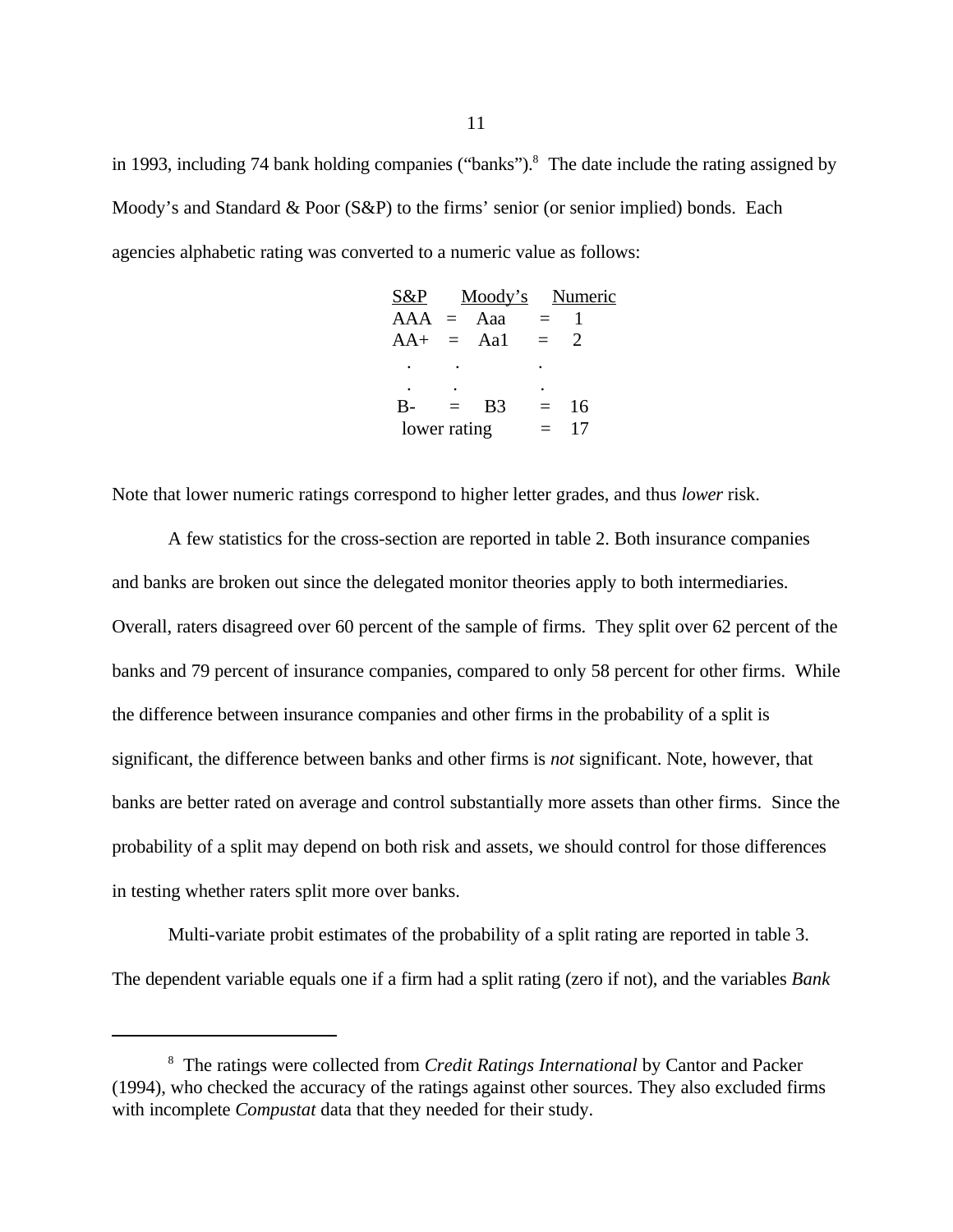and *insurance company* equal one if the firm is such. The first column confirms the fact just noted; raters split significantly more over insurance companies, but not over banks. Column two indicates that the probability of a split depend on risk, as measured by the average rating assigned by Moody's and S&P. The average rating and its square are both significant, and the signs are consistent with the earlier arguments: splits increase with risk up to some point, and then turn down as risk increases further. The pattern of coefficients on assets and assets squared tell the same story, although those coefficients are insignificant. Controlling for risk and assets (column 3) substantially increases the coefficient on *Bank*; given risk and assets, raters are about 12 percent more likely to split over banks than over other (non-insurance) firms. The difference is significant at about the seven percent level.

#### *B. Why do Raters Split Over Banks?*

To determine which bank assets cause raters to disagree, we narrow the focus to banks, and expand the data set. The additional data on ratings come from a panel of ratings assigned by Moody's and S&P to nearly all straight bonds issued between January 1983 and July 1993. The ratings were collected from various sources by the Federal Reserve Board. Cantor, Packer, and Cole (1996) trimmed the sample, excluding issues of less than \$10 million, and issues rated below B3 by Moody's or below B1 by S&P. They also excluded equipment trust certificates, lease certificates, collateralized trust certificates, structured transactions (e.g. CMOs), variable coupon bonds, guaranteed bonds, deep discount issues, ESOP bonds, and bonds with significant equity features.

The panel included ratings on debt issued by 82 bank holding companies ("banks"). These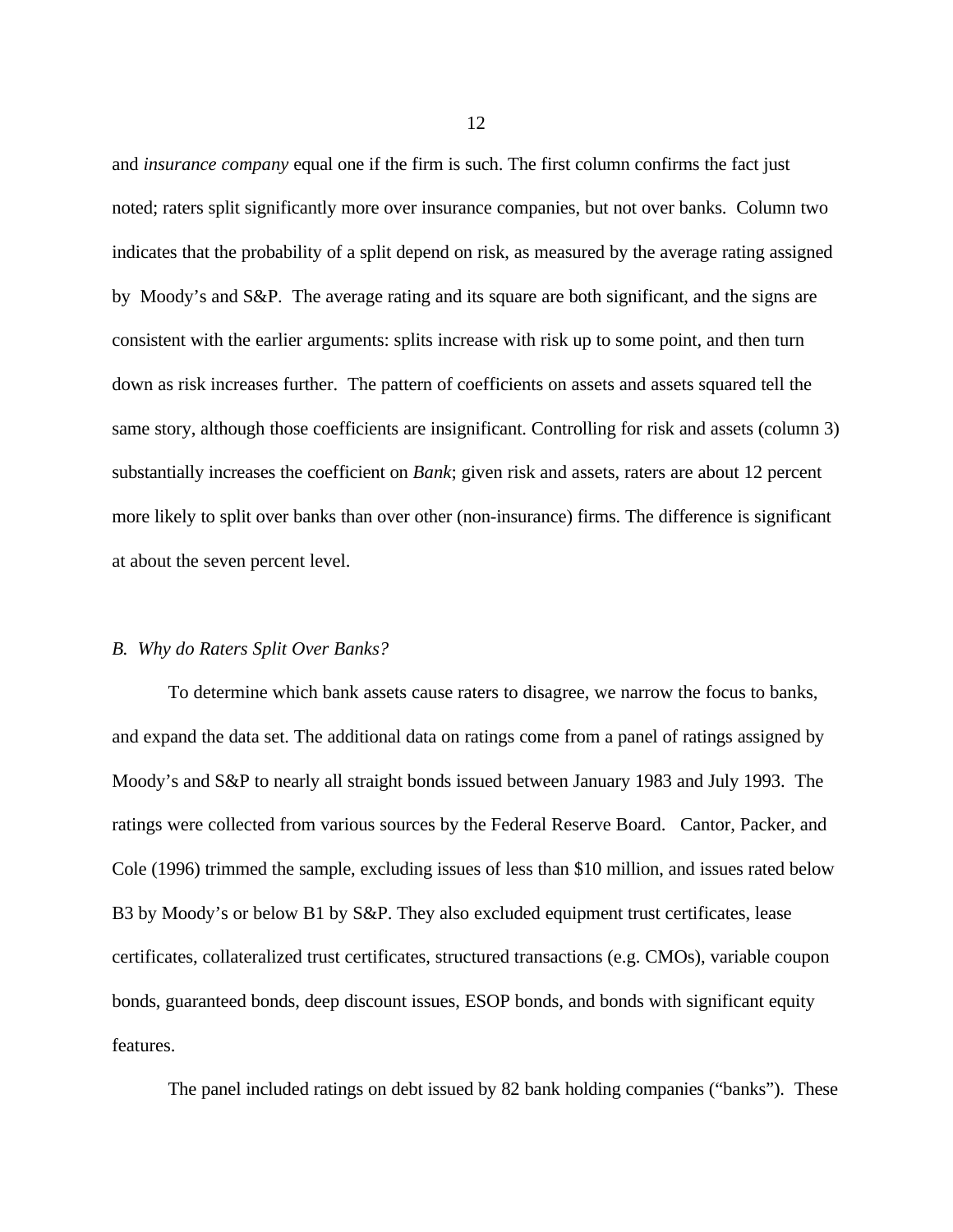banks often issued debt more than once a year, but because the precise date of the issue was not known, I converted to annual observations by calculating the average absolute difference between the ratings assigned by Moody's and by S&P to all debt issued by a bank in a given year. This yielded a panel of 223 bank-year observations between 1983-93. To these were added 50 observations from the 1993:3 cross-section used in the results above. Only the *non-overlapping* observations from the cross-section were added to the panel, lest the ratings in the cross-section and the panel were not strictly comparable. Thus, the final panel of data used below included 273 bank-year observations between 1983-93.

The distribution of the average absolute difference between the ratings is shown in table 4. Although the absolute difference is discrete, the distribution of the average tends toward a continuous variable, bounded below at zero. Given the size of this sample, however, the mass of the distribution was still highly concentrated at 0,1, and 2 so I rounded the distribution as shown in the lower panel. The rounded value of the average absolute difference between the ratings will be the dependent variable in the regressions that follow.

Data on banks' assets were collected from the call reports banks are required to file with federal regulators (form Y-9C). Summary statistics on the banks' assets are shown in table 5. Loans and leases represent the largest share of banks' assets, followed by securities. Cash and deposits comprise almost 11 percent of assets, and range nearly as high as 40 percent. Assets held in trading accounts, or trading assets, represent only two percent of bank assets on average but go as high as 41 percent. These assets are defined not by their type, but their purpose: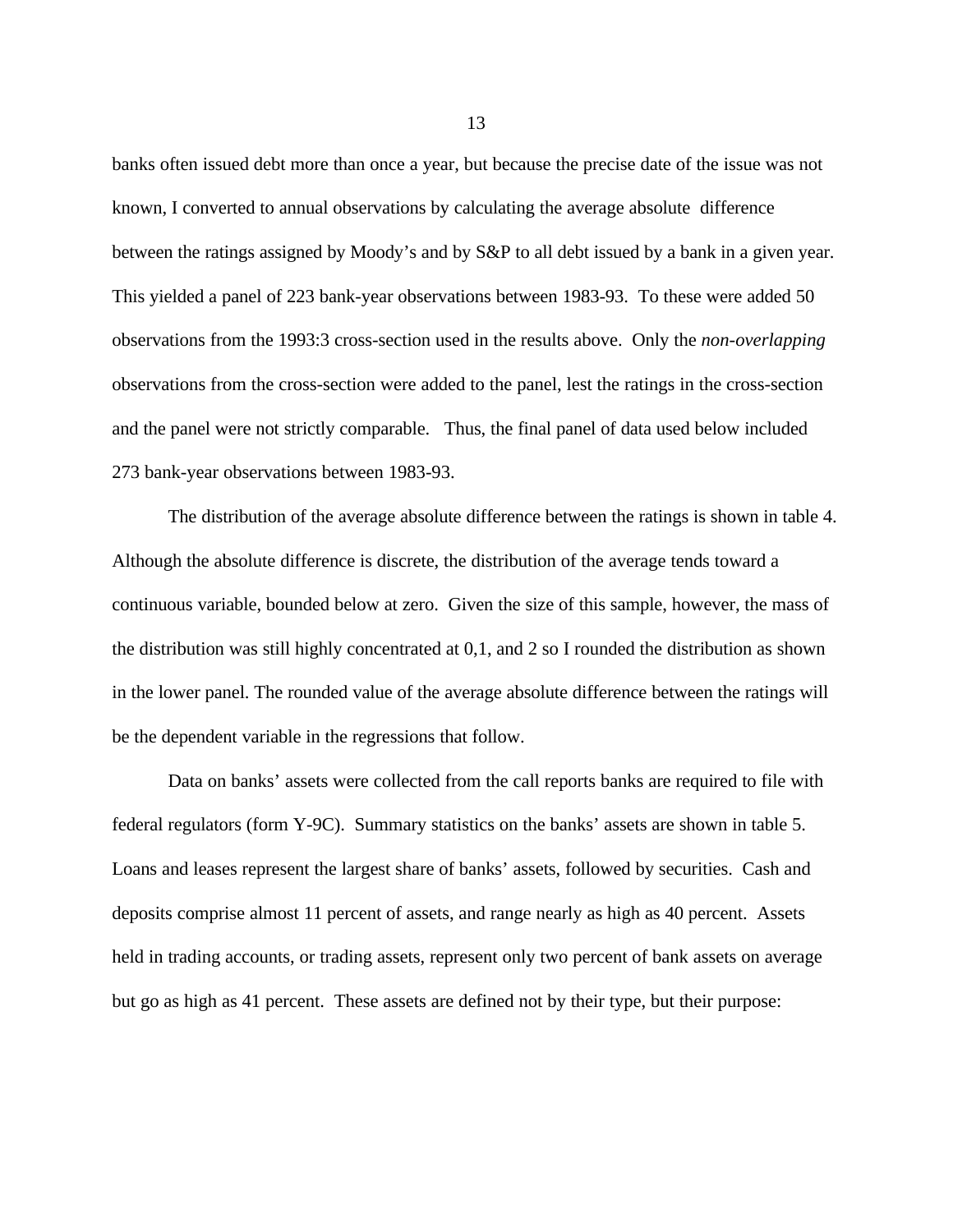trading. $9$  The trading account is defined to include

...the assets held for resale by a bank holding company that regularly engages in trading activities. Assets held in trading accounts are generally held for a short period of time. Trading accounts ...contain only instrument purchased with the intent to resell. (Instructions for preparing form Y-9C)

Financial assets such as loans, cash, securities, and the like comprise more than 90 percent of banks' assets. Fixed assets, in contrast, comprise only about 2 percent of banks' assets. Banks report two types of fixed assets; their premises (the building and branches, vault, computers, etc.) which constitute about 1.5 percent of assets, and other real estate (the property collected on defaulted credits), which make up another half percent. The last point to take from table 4 is that banks are highly leveraged; the average capital-to-asset ratio in the sample was 6.3 percent, and was as low 3.5 percent.

 Table 6 reports ordered probit estimates for the sample of 273 bank holding companyyears. The dependent variable is the absolute magnitude of the split: 0,1, or 2. First consider the other control variables included in the regression: the year dummies, the average rating, and assets. Splits increased in the early 1990s, significantly so in 1990 and 1992. This result support the use of split ratings as a proxy for uncertainty about risk at banks, since the early 1990s were widely regarded as uncertain times for the banking industry.<sup>10</sup>

<sup>&</sup>lt;sup>9</sup> The assets in trading accounts include government securities, commercial paper, and bankers acceptances. The gains from trading derivatives of theses, such as forwards, options, and swaps are also counted in trading accounts. The notional value of derivatives are counted offbalance sheet.

 $10$  Banks suffered large losses on real estate loans, the economy contracted in 1990-91, and bank regulators imposed new capital requirements.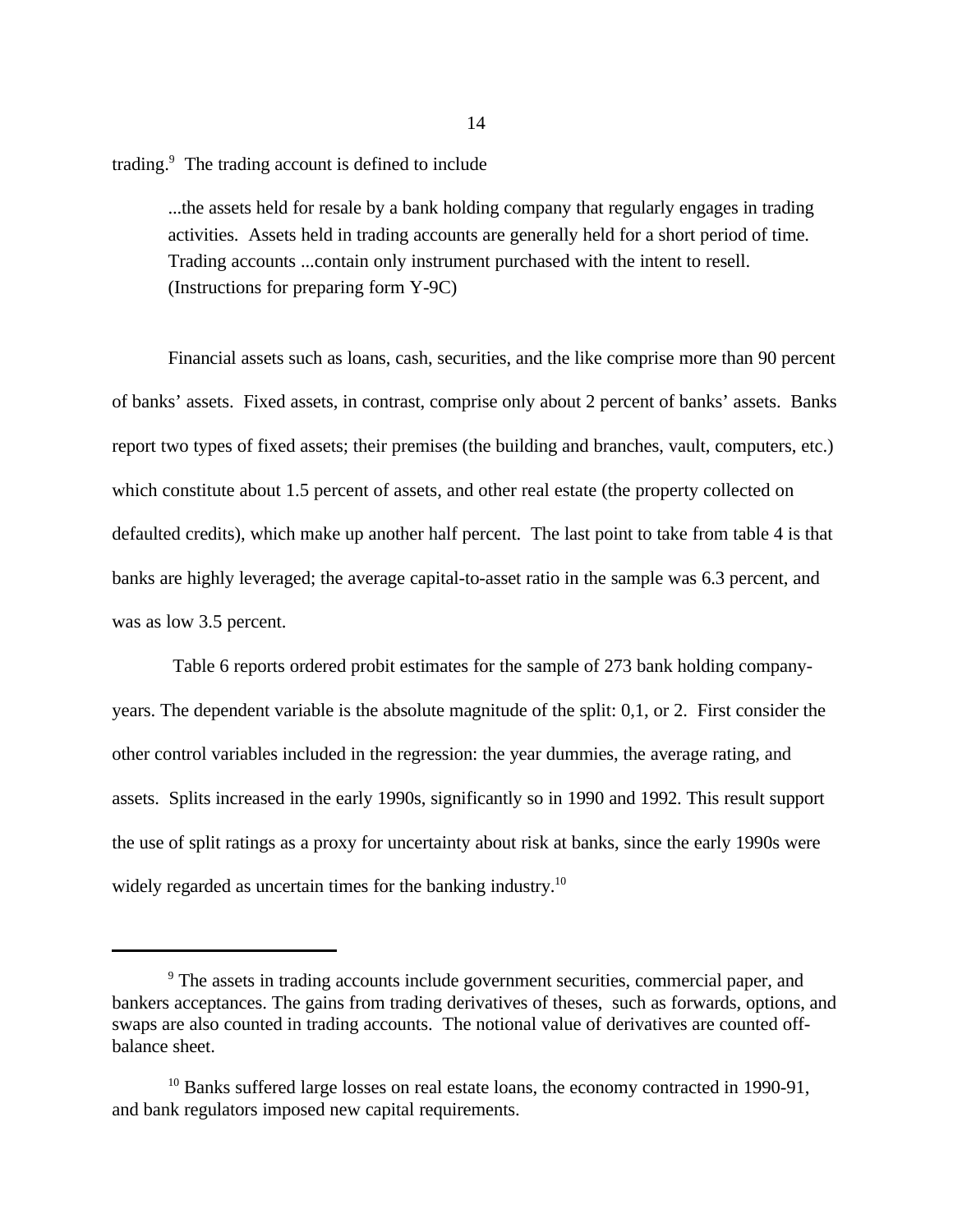Neither the average rating or its square is significant and the signs are the opposite of what was expected. If we exclude the squared term, the average rating is positive and significant, implying that raters disagree more over riskier banks. The linear specification did not alter any of the other results, however, so we maintain this specification. Both assets and assets squared are highly significant. The pattern of signs indicates that probability of a split decreases up to some level of assets, and then increases.<sup>11</sup>

The sign of the coefficients on the various assets in table 6 indicate how the probability of a split changes as banks substitute a particular asset for cash and deposits, holding the share of other assets constant. Cash and deposits is the benchmark because that asset was excluded from the regression.

 The negative on securities indicates that the probability of a split decreases as banks substitute securities for cash and deposits. We did not expect this result, but it makes some sense with hindsight.<sup>12</sup> Cash is the most liquid of assets, so it invites the agency problems that lead to the liquidity paradox. Creditors may prefer securities holdings to cash, since securities are part of a banks' core business but cash can be disposed of in any number of ways. This result is also consistent with a version of Jensen's (1986) free cash-flow hypotheses: creditors may prefer that borrowers use excess cash to repay debt, for fear they will squander it on risky investment projects.

The result above suggests that securities, rather than cash, is the right benchmark for

 $11$ This result is consistent with other evidence that uncertainty about the risk of smaller banks may limit their access to uninsured deposits (Kashyap and Stein 1995, Jayaratne and Morgan 1997).

 $12$ This result holds even if the banks with very high cash holdings are excluded.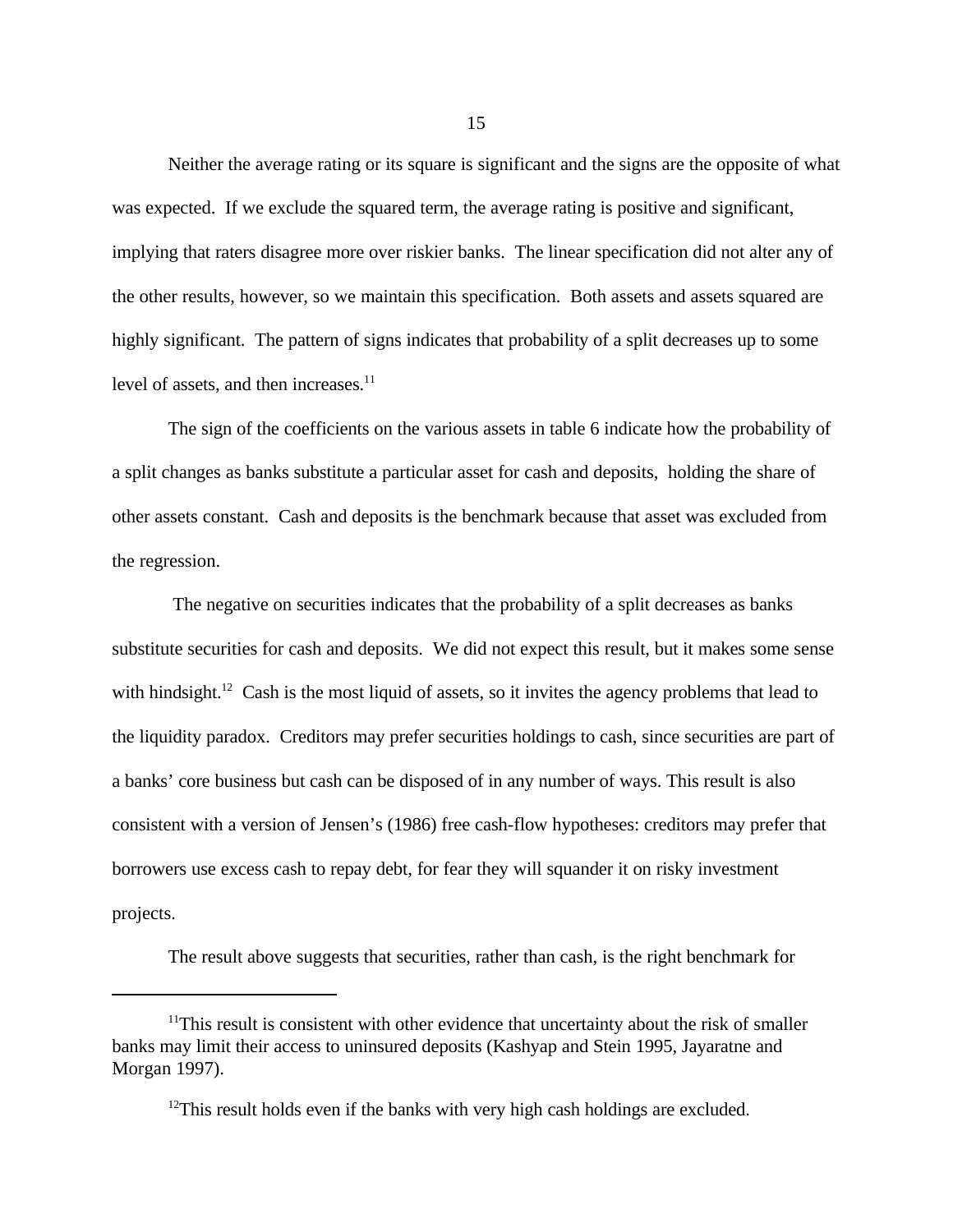judging whether loans and other bank assets are opaque; substituting loans for cash will not necessarily increase splits if there also agency problems associated with cash. The impact of substituting loans and leases for securities is simply the sum of coefficients on those assets. The sum is positive and is significantly different from zero at below 1 percent, indicating that substitution from securities into loans and leases significantly increases disagreement between the raters.

The probability of a split also increases as banks substitute into trading assets, whether from cash *or* securities. The impact of substitutions between cash and trading is significant at below 5 percent. Moving securities into the trading account increases the probability of a split even more (the sum of the coefficients on securities and trading) and is significant at better than 1 percent.

The split over trading assets is largely systematic, with Moody's tending to downgrade trading banks relative to S&P. Moody's ratings tend to be lower in general, but that tendency was more pronounced over trading banks. Of the bank-years with more than two percent trading assets (the median), Moody's rating was lower for 68.65 percent and S&P was lower for 7.46 percent. Recall from equation two that this systematic difference is exactly what we should expect if the raters disagree about how much risk increases as banks shift into a particular asset class.

In a special comment, Moody's was very explicit about the agency risks of trading and the difficulty of monitoring traders:

The complexity of derivatives also makes it more challenging for managers to understand and to keep track of what traders are doing. Not only are derivatives' market and credit risks difficult to manage from a purely conceptual viewpoint, but monitoring traders can be cumbersome... (The) manager or *auditor* may be potentially at a lost about what is going on (Moody's Special Comment 1991, p. 4, emphasis added)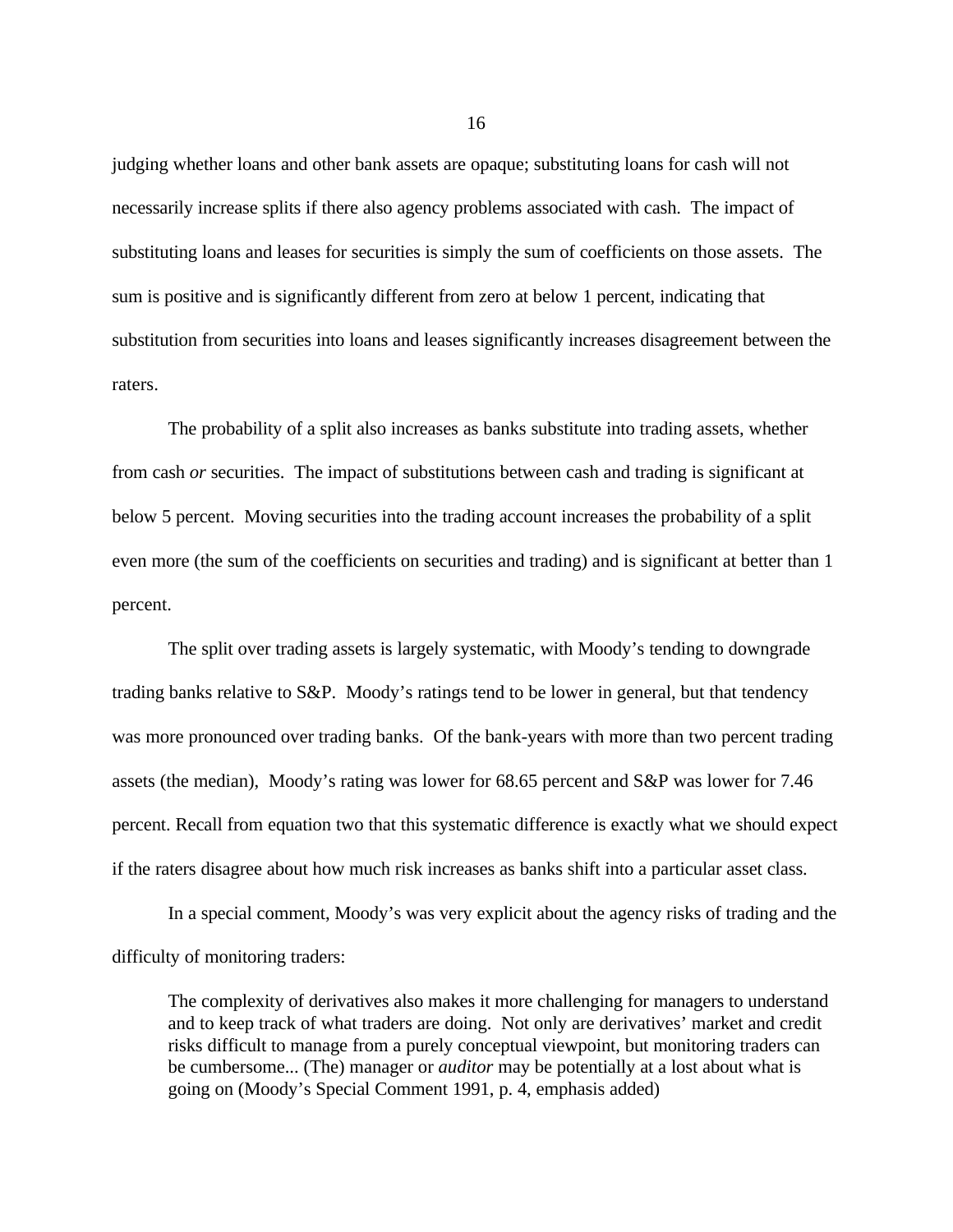We emphasize "auditor" since the role of the credit rating agencies is very much like an auditors.

In contrast to trading, which increase disagreement between the raters, premises and other fixed assets tend to decrease the probability of a split. Only premises is significant but the coefficient on premises is nearly identical to the coefficient on other real estate, and the difference is statistically insignificant. The equivalence of the coefficients premises and other real estate is notable since these two assets seem very different, at least by definition: premises are the building and facilities banks use in operations; other real estate is the property banks collected on defaulted loans. What is fundamentally the same about these two assets is that they are fixed; their value and position are relatively hard for the bank to change. If premises and other real estate are added and entered collectively, the coefficient is significant below 5 percent, implying that substitutions from cash into fixed assets reduce the probability of a split.

Capital also reduces the probability of a split, but not significantly. The standard error of the estimate on capital is large in part because the regression includes the bank's average rating, which is highly correlated with capital. If the average rating (and its square) are excluded, capital is significant at about 10 percent. Nevertheless, we want to control for ratings since the question is whether higher capital reduces *uncertainty* about risk, given the level of risk.

### *C. The Importance of Capital at Trading Banks*.

 Capital may be most useful in reducing uncertainty over the risks of trading. A strong capital position reduces agency problems between creditors and owners. Higher capital should also reduce agency problems between owners and traders, since better capitalized owners have incentive to monitor and control traders. To test that argument, we add an interactive variable to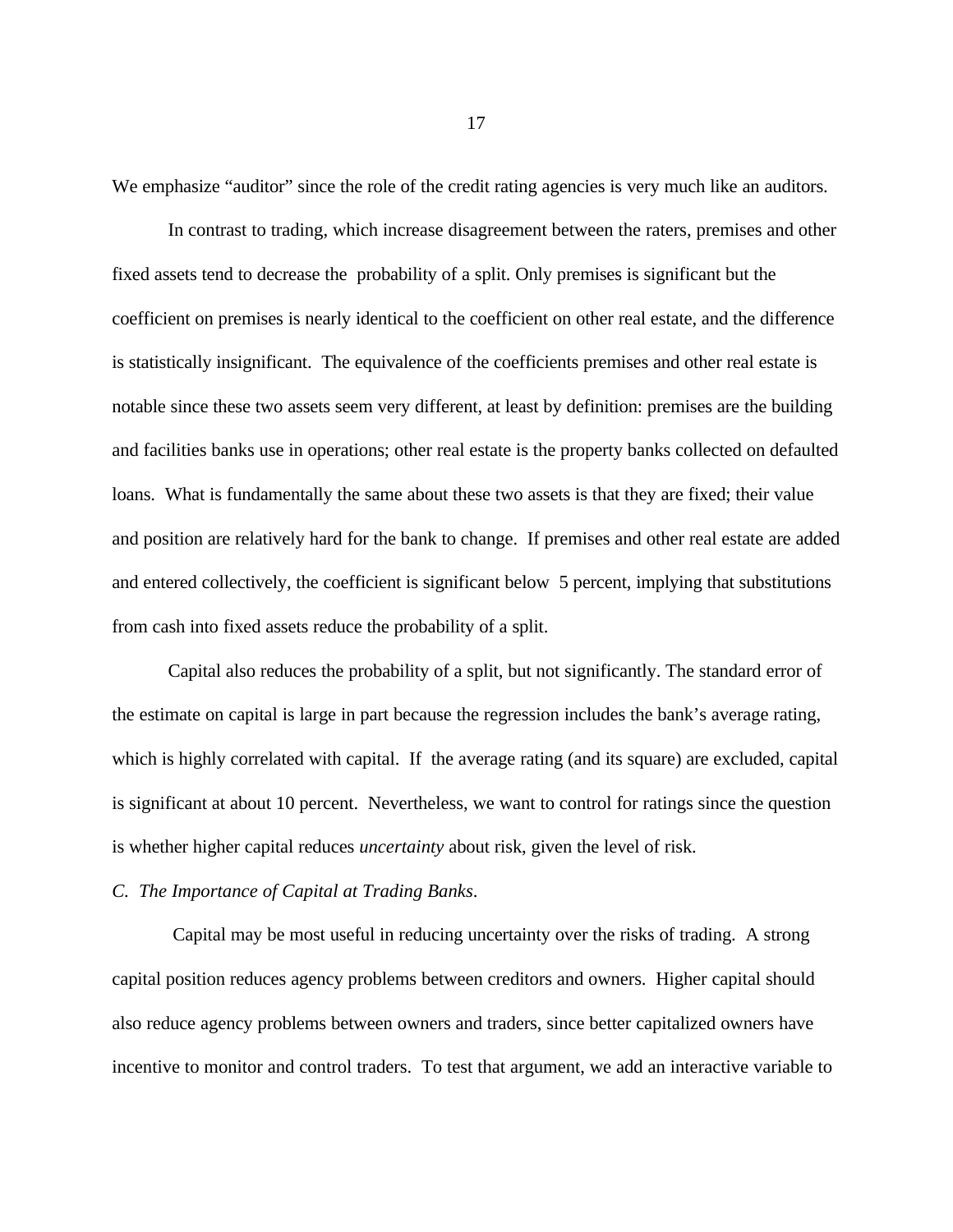the regression: *capital* x *trading*. If capital offsets the agency problems associated with trading, this variable should carry a negative coefficient. Suppose the probability of a split is approximately  $P \approx$  *atrading* + *bcapital* + *ccapital x trading* + ... The impact of a change in trading on this probability is  $\delta P/\delta$ *trading* = *a* + *c*·*capital*. If *a* > 0, then *c* < 0 implies that an increase in trading increases the probability of a split by less, the higher is capital. The interactive term also alters the impact of a change in capital, since  $\delta P/\delta capital = b + c\cdot trading$ . Recall that  $b \le 0$ , so  $c < 0$  implies that an reduction in capital increases the probability of a split by more, the more trading a bank does.

The results in table 7 suggest that capital does help mitigate the agency problems at trading banks. The interactive variable, *capital x trading,* is negative and significant, as predicted. *Capital* itself is still insignificant. These two results imply that increased capital reduces the probability of a split, but only at banks with substantial trading assets. *Trading* still enters negatively, indicating that increases in trading directly increase the probability of a split, but less so at better capitalized banks.

It turns out that the trading banks in this sample are relatively poorly capitalized. For banks with trading assets equal to 2 percent or more of total assets (the median share), the average capital ratio 5.83 percent of assets. For banks with less than two percent trading assets, the average capital ratio was 6.47 percent. The difference between the these averages is highly significant.<sup>13</sup>

### **4. Conclusion**

 $13$ The results also bear on the possibility of a lending channel of monetary policy; if banks' lending makes them opaque, contractions in the supply of insured deposits will force banks to reduce their lending.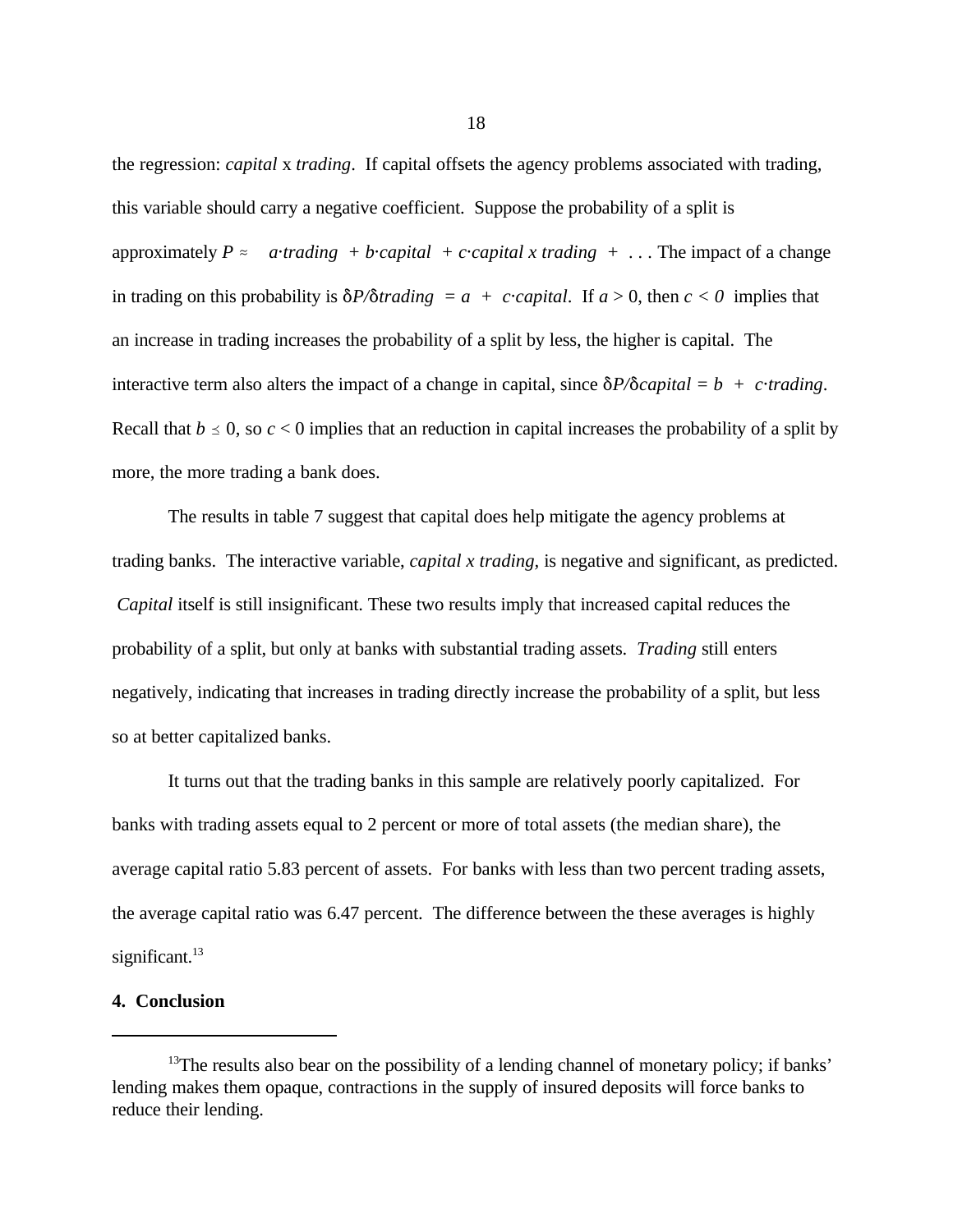While the existence of most bank regulation and protection presumes that the risk of banks is hard for outsiders to judge, the evidence to date is relatively limited. This paper provides new evidence using disagreement between bond raters as a proxy for the degree of difficulty in judging the risk of a firm or its assets. Credit raters seem to disagree more over banks and insurance companies than over other types of firms. Among banks, disagreement between the raters increases as banks substitute loans for securities, suggesting that the risk of a bank's loan portfolio is hard for outsiders to observe. The raters also disagree more over banks with more cash and trading assets, whose risk is easy change. This finding squares with what Myers and Rajan (1995) call the "paradox of liquidity;" increased liquidity can actually reduce the debt capacity of a financial intermediary because liquidity allows more trading, and trading risks are hard to monitor. Symmetrically, substitutions from cash into premises and other fixed assets tend to *reduce* disagreement between raters; when it comes to judging risk, a bank's vault seems more informative than the cash it contains. Increased capital also tends to reduce disagreement, but only where agency problems may be most severe-- at trading banks.

Taken together, the results suggest that the business of banks makes them opaque: banks are highly leveraged firms with few fixed assets, engaged in the business of lending and trading. These results provide some basis for the regulation and protection of banks, particularly the recent initiative requiring increased capital at trading banks; the uncertainty about the risk of such banks in this sample seems to reflect the combination of their trading activity and low capital.<sup>14</sup> More generally, the results suggest the importance of agency problems and incentives in risk

<sup>&</sup>lt;sup>14</sup>The results also bear on the possibility of a lending channel of monetary policy; if banks' lending makes them opaque, contractions in the supply of insured deposits will force banks to reduce their lending.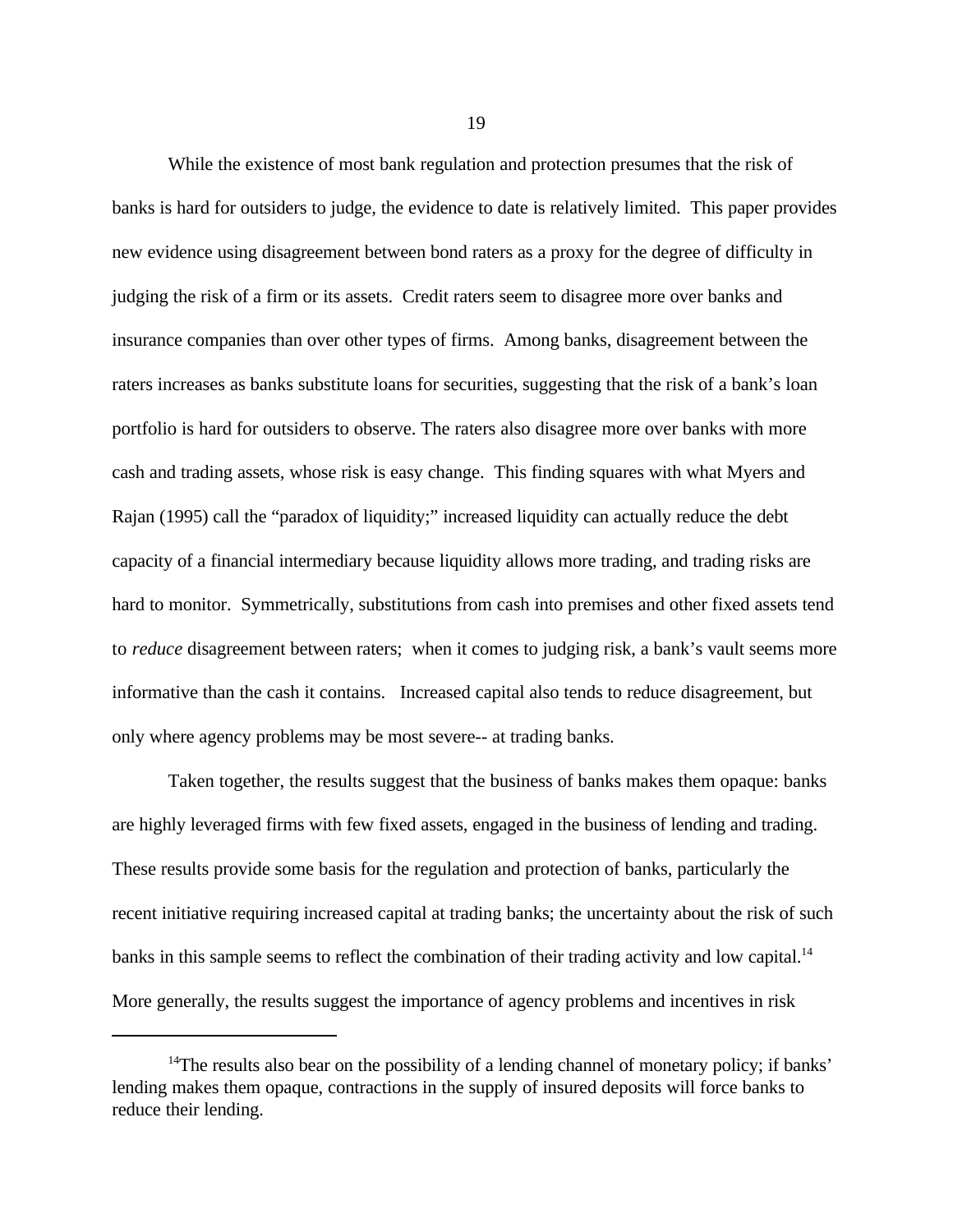taking. Split ratings may be a useful proxy in the rest of the literature that investigates informational problems in financial markets.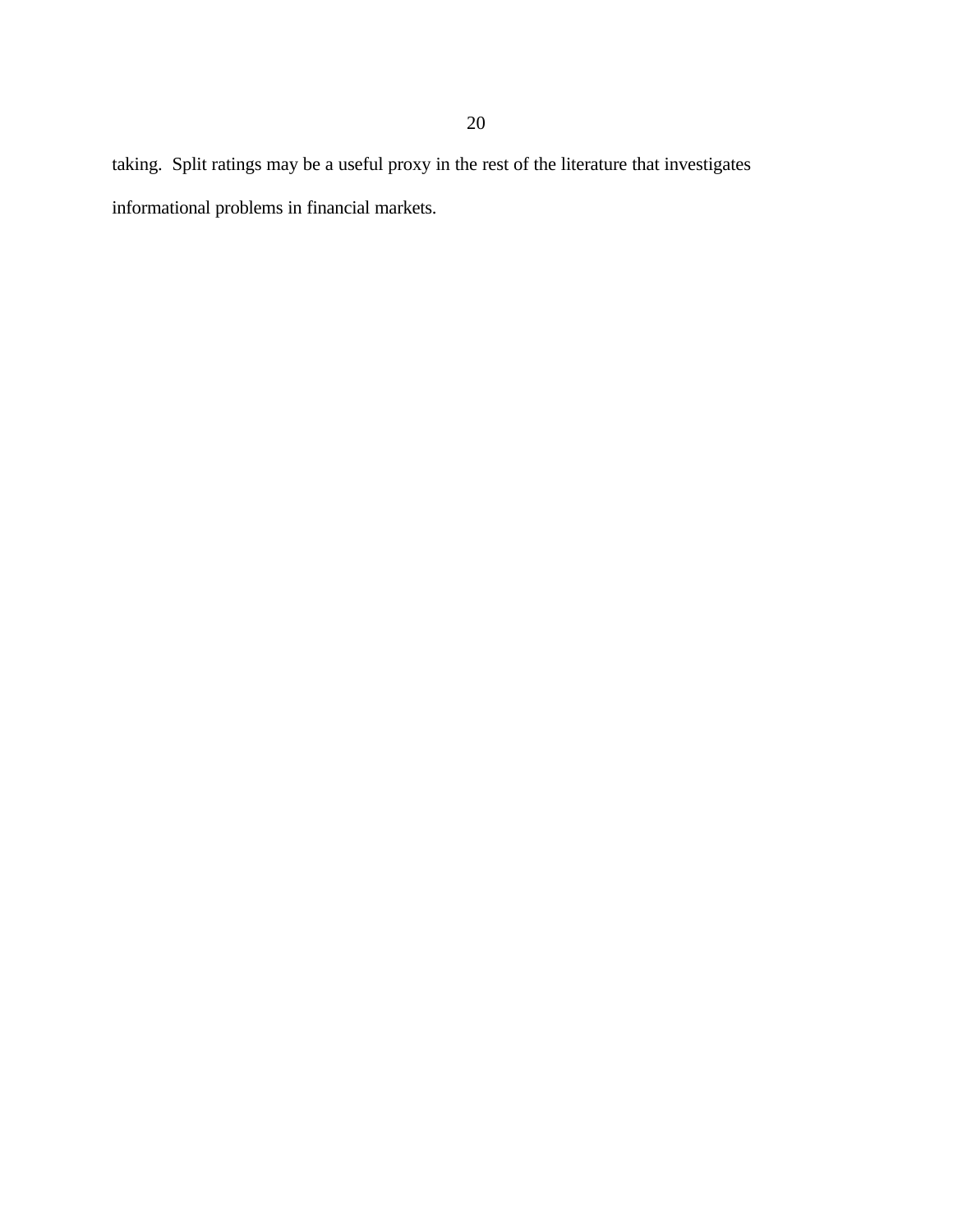#### **References**

Berger, A., 1991, "Market Discipline in Banking," *Proceedings* of a conference on Bank Structure and Competition, Federal Reserve Bank of Chicago.

- A. Kashyap, J. Scalise,1995, "The Transformation of the U.S. Banking Industry: What a Long, Strange Trip It's Been," *Brookings Papers on Economic Activity*, 2, 55-218.
- Cantor R. And F. Packer, 1994, "The Credit Rating Industry," *Federal Reserve Bank of New York Quarterly Review*, 12, 1-26.

\_\_\_\_\_\_, 1996, "Multiple Ratings and Credit Standards: Differences of Opinion in the Credit Rating Industry," Federal Reserve Bank of New York Staff Report, 12.

\_\_\_\_\_\_ and K. Cole, 1997, "Split Ratings and the Pricing of Credit Risk, Federal Reserve Bank of New York Research Paper, # 9711.

Crabbe, L, 1996, Fixed Income Weekly, January 26.

Dewatripont, M. and J. Tirole, 1993, The Prudential Regulation of Banks, MIT Press, Cambridge.

Diamond, D, 1984, "Financial Intermediation and Delegated Monitoring," *Review of Economic Studies*, 51, 393-414.

Flannery, M, 1994, "Debt Maturity and the Deadweight Cost of Leverage: Optimally Financing Banking Firms" *American Economic Review*, 84, 320-331.

\_\_\_\_\_\_\_, Kwan, S. And M. Nimalendran, 1996, "Market Evidence on the Opaqueness of Banking Firms' Assets," Banking Structure Conference, Federal Reserve Bank of Chicago.

\_\_\_\_\_\_\_\_, 1997, "Using Market Information in Bank Supervision: A Review of the Empirical Evidence, mimeo, University of Florida.

Hentschel, L. and C. Smith, 1996, "Derivatives Regulation: Implications for Central Banks," Monetary Policy and Financial Markets, Studienzentrum Gerzensee, October.

Houston, Joel, Christopher James and David Marcus, 1996, "Capital Markets Frictions and the Role of Internal Capital Markets in Banking." Manuscript, Graduate School of Business, University of Florida.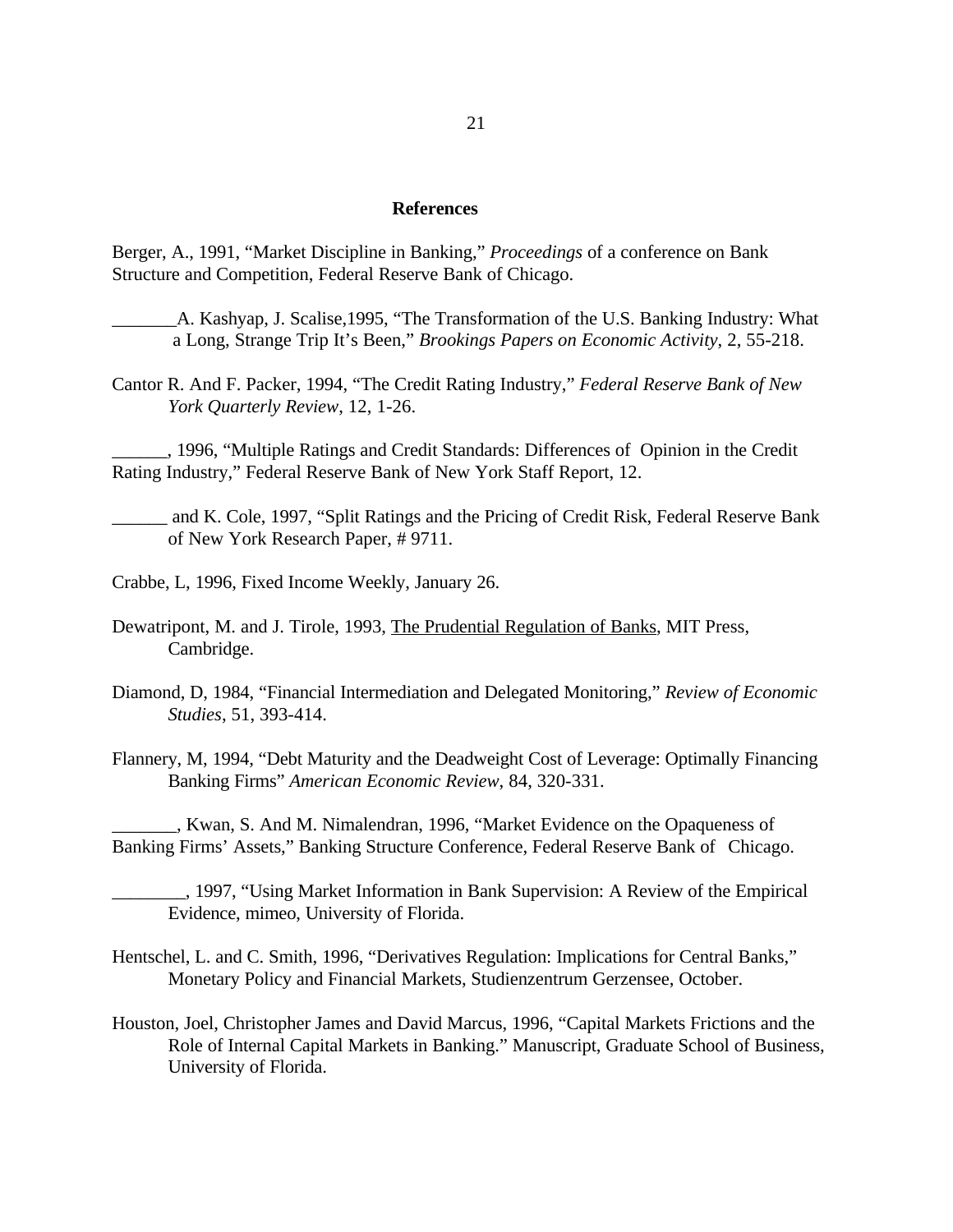- James, Christopher, 1987, "Some Evidence on the Uniqueness of Bank Loans," *Journal of Financial Economics*, 19: 217-235.
- Kane, E.J., 1997, "The Ethical Foundations of Financial Regulation," *Journal of Financial Services Research*, v. 12, #1. 51-75.
- Kashyap, Anil and Jeremy Stein. "The Impact of Monetary Policy on Bank Balance Sheets." *Carnegie-Rochester Conference Series on Public Policy* (1995), v.42: 151-195.
- Krasa, S and Anne P. Villamil, "A Theory of Optimal Bank Size," *Oxford Economic Papers*, 44 (1992: 752-749.
- Kashyap, Anil and Jeremy Stein. "What Do A Million Banks Have to Say About the Transmission of Monetary Policy?" NBER Working Paper # 6056, 1997.
- Jayaratne, Jith and Donald P. Morgan, 1997, "Capital Market Imperfections and Deposit Constraints on Banks, Federal Reserve Bank of New York Staff Study.
- Jensen, M., 1986, "Agency Costs of Free Cash Flow, Corporate Finance, and Takeovers," *American Economic Review*, 76, 323-29.
- Jensen, M.C. and W. Meckling, 1976, "Theory of the Firm: Managerial Behavior, Agency Costs, and Ownership Structure," *Journal of Financial Economics* 3, 305-360.
- Moody's Special Comment, 1991, "Securities Deriviatives: Risks and Opportunities," January 16.
- Myers, S. and R. Rajan, 1995, "The Paradox of Liquidity," National Bureau of Economic Research Working Paper No. 5143.
- Romer C. and D. Romer, 1990, "New Evidence on the Monetary Transmission Mechanism," *Brookings Papers on Economic Activity,* 149-214.
- Stein, Jeremy, 1995,. "An Adverse Selection Model of Bank Asset and Liability Management with Implications for the Transmission of Monetary Policy." *NBER Working Paper Series*, No. 5217.

Stiglitz, J. and A. Weiss, 1981, Credit Rationing in Markets With Imperfect Information, *American Economic Review*, LXXI, 383-410.

Seiberg, J, 1996, "Fed Sets capital Standard for Major Trading Banks," *American Banker*,1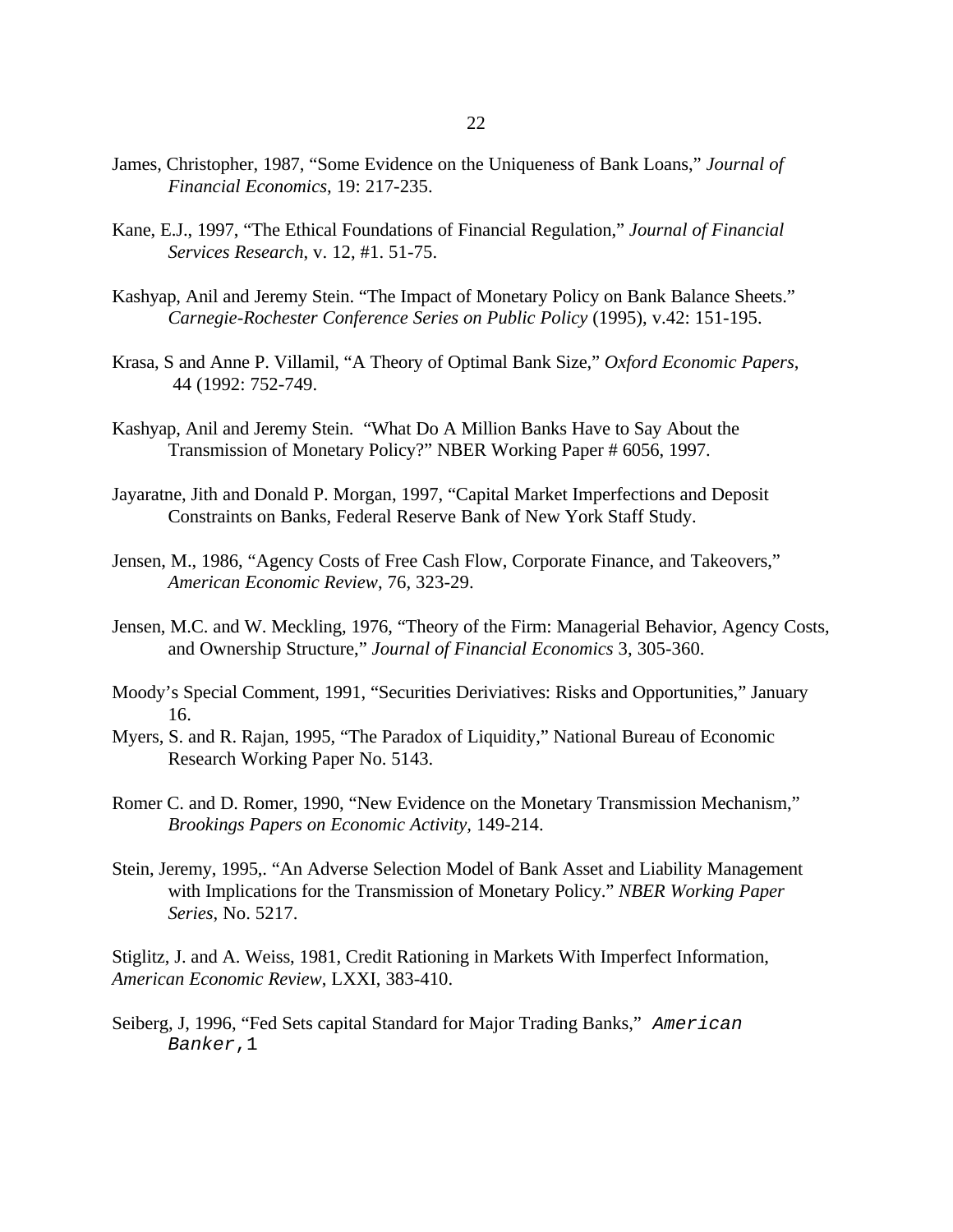## **Debt Ratings of Eight Rating Agencies Compared To Moody's For General Sample of Firms and For Sample of International Banks**

*General sample of firms in 1990 Sample of international banks in 1994*

| <u>Agency</u> | # jointly rated | $%$ split | correlation | # jointly rated | $%$ split | correlation |
|---------------|-----------------|-----------|-------------|-----------------|-----------|-------------|
| S&P           | 1398            | 37        | 0.97        | 351             | 63        | 0.77        |
| <b>CBRS</b>   | 37              | 62        | 0.83        | 11              | 91        | 0.52        |
| <b>DBRS</b>   | 51              | 72        | 0.72        | 17              | 71        | 0.61        |
| Duff          | 524             | 50        | 0.92        | 139             | 58        | 0.84        |
| Fitch         | 295             | 53        | 0.90        | 68              | 62        | 0.77        |
| <b>IBCA</b>   | 134             | 72        | 0.83        | 206             | 89        | 0.88        |
| <b>JBRI</b>   | 65              | 89        | 0.67        | 19              | 100       | 0.73        |
| <b>NIS</b>    | 33              | 67        | 0.63        | 351             | 63        | 0.81        |
|               |                 |           |             |                 |           |             |

Note: S&P = Standard and Poor's, CBRS = Canadian Bond Rating Service, DBRS = Dominion Bond Rating Service, Duff = Duff and Phelps Credit Rating Service, Fitch = Fitch Investors Service, IBCA = IBCA, Ltd., JBRI = Japanese Bond Rating Institute, NIS = Nippon Investor Service.

Source: Cantor and Packer (1994)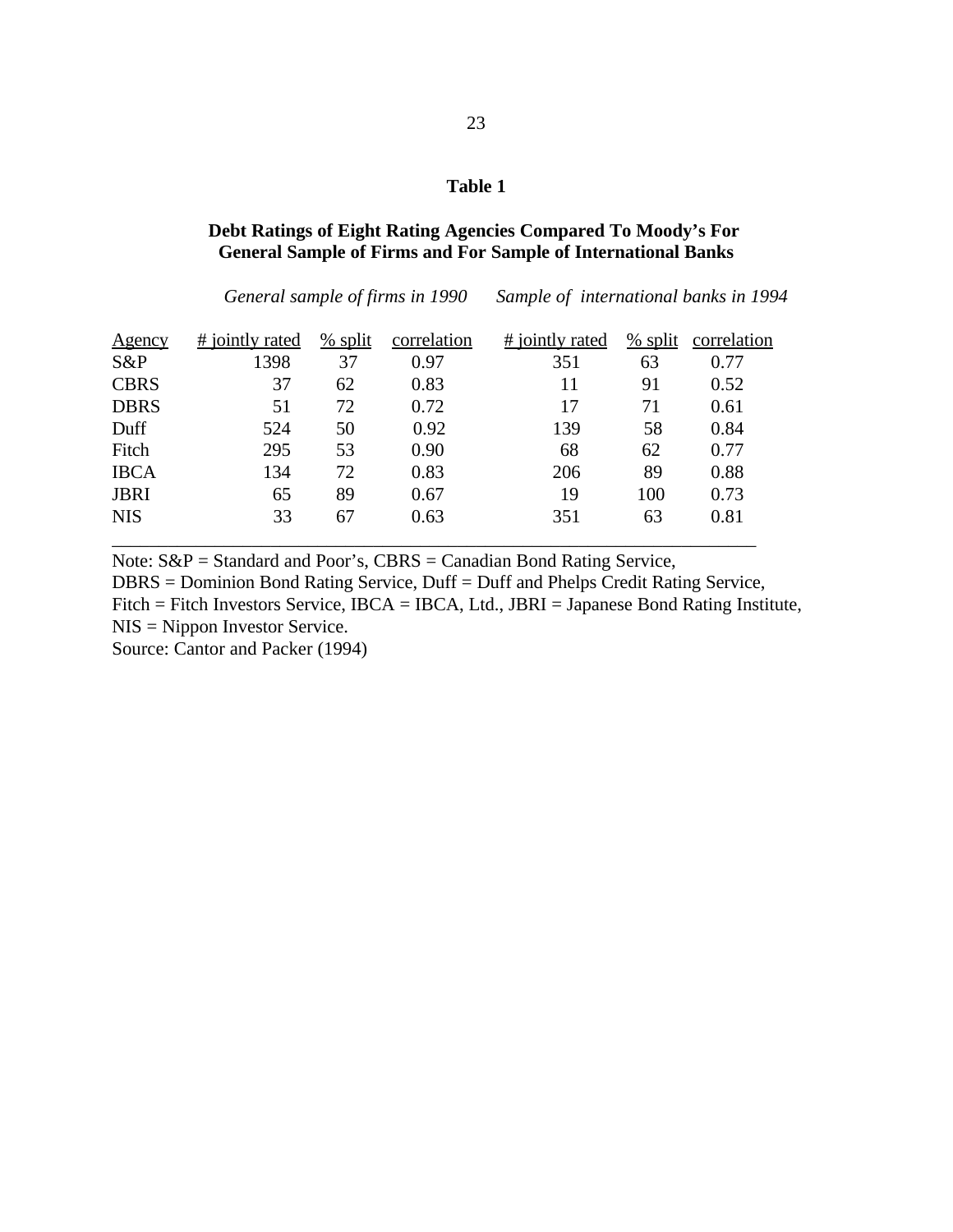# **Split ratings, average ratings, and assets for a cross-section of firms: 1993:4** (standard deviation in parenthesis)

|                                  | Number of firms | Percent with<br>split ratings <sup>1</sup> | Average<br>rating <sup>2</sup> | Average assets<br>(billions $\$\$ ) <sup>3</sup> |
|----------------------------------|-----------------|--------------------------------------------|--------------------------------|--------------------------------------------------|
| All firms                        | 1128            | 60.0<br>(49.2)                             | 9.92<br>(3.69)                 | 8.63<br>(21.50)                                  |
| <b>Bank</b> holding<br>companies | 74              | 62.3<br>(49.5)                             | 7.98<br>(2.33)                 | 32.84<br>(42.31)                                 |
| Insurance firms                  | 53              | 79.8<br>(41.2)                             | 8.48<br>(3.41)                 | 15.47<br>(22.70)                                 |
| Other firms                      | 1001            | 58.0<br>(49.2)                             | 10.14<br>(3.73)                | 6.48<br>(17.69)                                  |

 $1$  Bond ratings assigned by Moody's and Standard & Poor's differ.

<sup>2</sup> Average of Moody's and Standard and Poor'rating. Higher number = higher grade = higher risk.

<sup>3</sup> Banks' assets from Call Reports. Assets for all other firms from Compustat.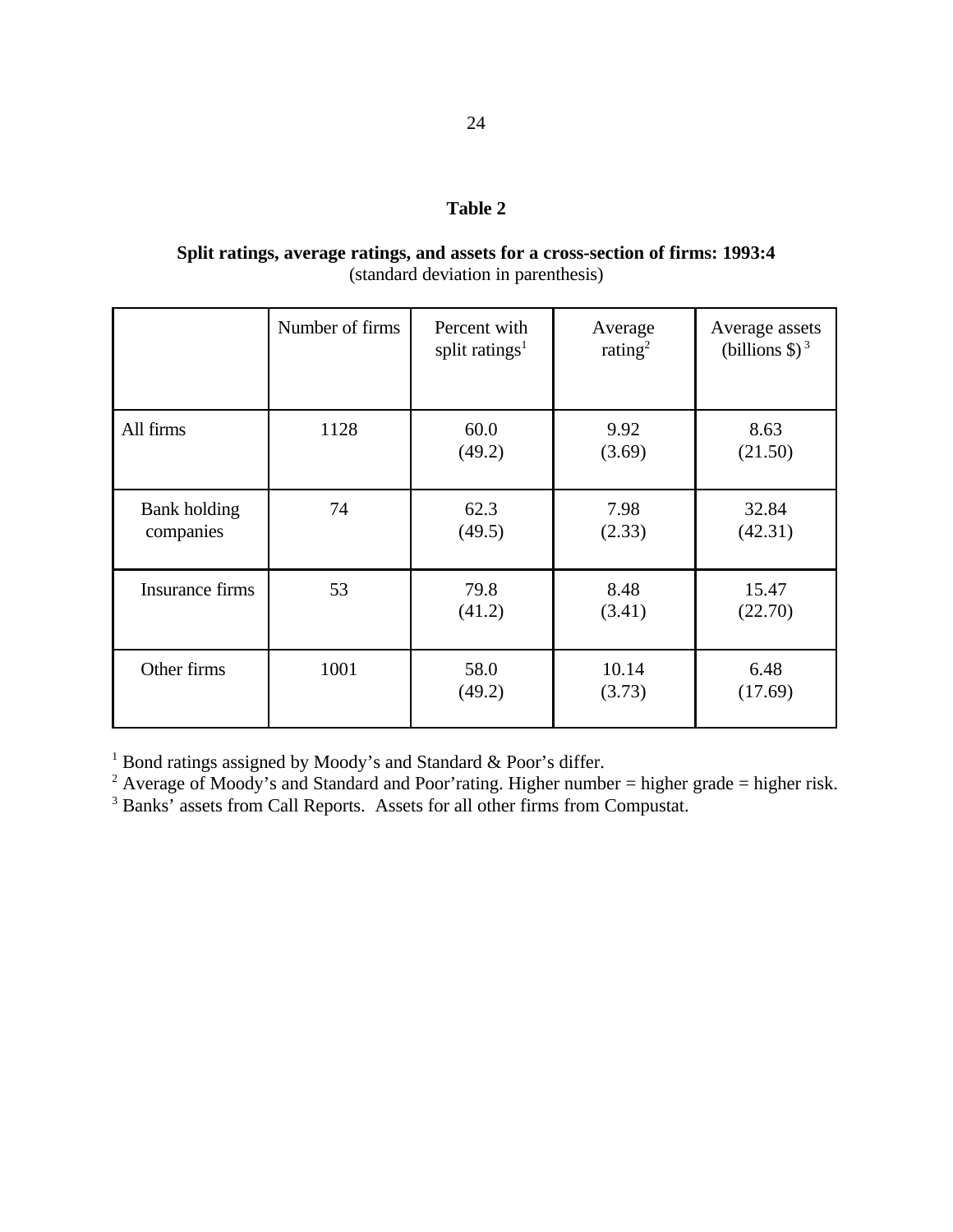#### **Do Bond Raters Disagree More Over Banks?**

Probit regressions estimates for sample of 1128 firms in 1993:3. Dependent variable equals one if rating assigned by Moody's differs from Standard and Poors'. Dummy variables "Bank" and "Insurance company" equal to one if a firm is such. Reported are estimates of change in probability of split rating associated with change from 0 to 1 in dummy variable, or with infinitesimal change in other variables. Robust standard errors of estimates in parenthesis.

| Prob > Chi <sup>2</sup>     | 0.006     | 0.016        | 0.000        |
|-----------------------------|-----------|--------------|--------------|
| $Chi2$ (3) statistic        | 10.14     | 12.16        | 26.97        |
| Log Likelihood              | $-755$    | $-744$       | $-748$       |
|                             |           | (0.001)      | (0.001)      |
| Average rating squared      |           | $-0.002*$    | $-0.002*$    |
|                             |           | (0.021)      | (0.022)      |
| Average rating <sup>2</sup> |           | $0.043**$    | $0.038*$     |
|                             |           | $(9.62e-06)$ | $(1.04e-06)$ |
| Assets squared              |           | 3.09e-06     | $1.02e-05$   |
|                             |           | (0.002)      | (0.002)      |
| $\text{Assets}^1$           |           | $-0.002$     | $-0.004**$   |
|                             | (0.057)   |              | (0.054)      |
| Insurance company           | $0.210**$ |              | $0.237**$    |
|                             | (0.058)   |              | (0.059)      |
| <b>Bank</b>                 | 0.038     |              | $0.106*$     |

Significant at between five and ten percent. \*

\*\*Significant at five percent or lower.

 $<sup>1</sup>$  Assets measured in \$1 billions.</sup>

<sup>2</sup> Average of Moody's and Standard and Poor's rating; higher rating indicates higher risk.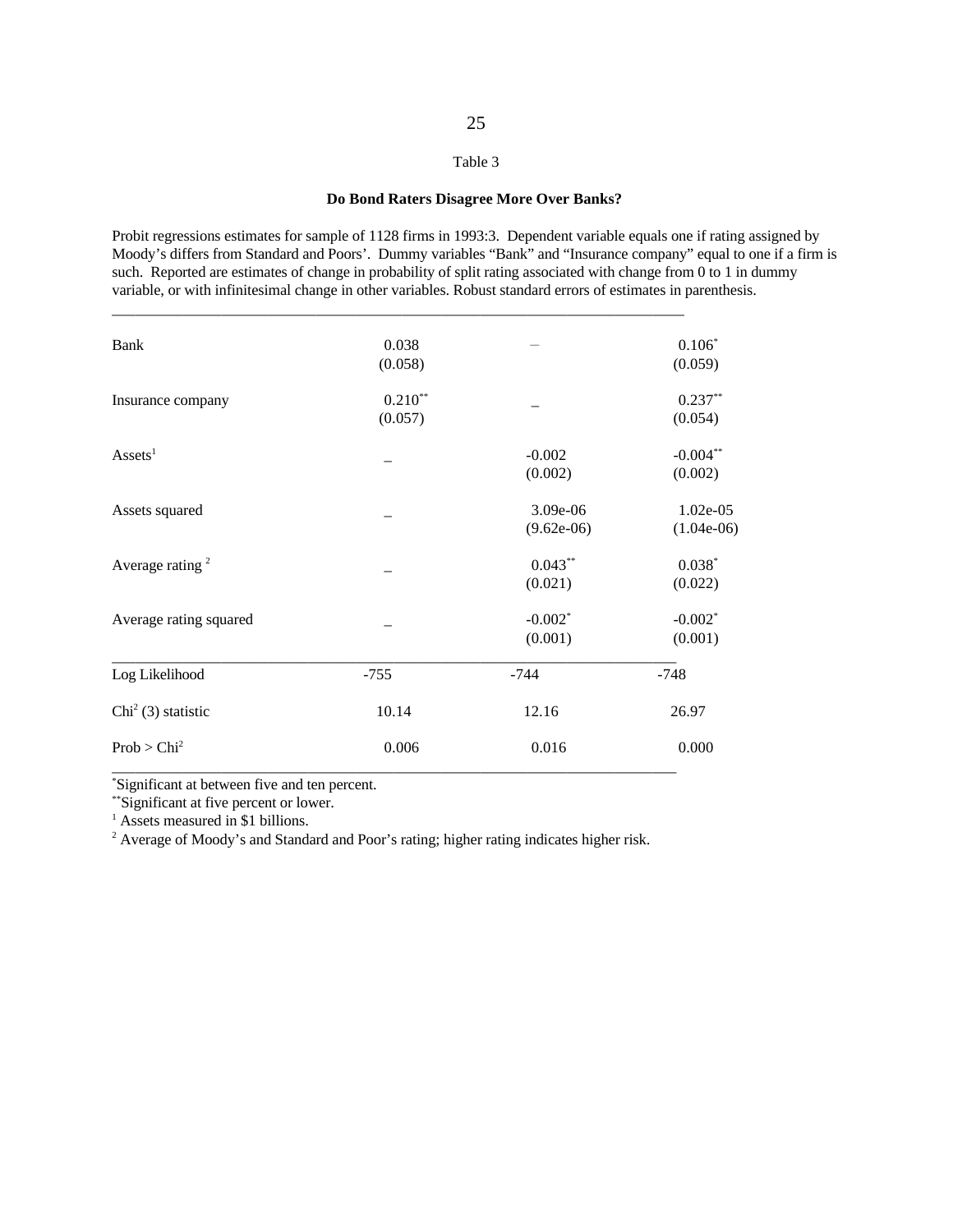The distribution of split ratings and the dependent variable

| Absolute<br>average<br>difference<br>between | Frequency       | Percent | Cumulative     |
|----------------------------------------------|-----------------|---------|----------------|
| ratings<br>0.0                               | 91              | 33.33   | 33.33          |
| 0.2                                          | 1               | 0.37    | 33.7           |
| 0.3                                          | 1               | 0.37    | 34.07          |
|                                              | 1               | 0.37    |                |
| 0.4<br>0.5                                   | 5               | 1.83    | 34.43<br>36.26 |
| 0.7                                          | $\overline{2}$  | 0.73    | 37             |
| 0.8                                          | $\overline{c}$  | 0.73    | 37.73          |
| 0.9                                          | $\mathbf 1$     | 0.37    | 38.1           |
| 1.0                                          | 114             | 41.76   | 79.85          |
| 1.1                                          | 1               | 0.37    | 80.22          |
| 1.3                                          | $\overline{2}$  | 0.73    | 80.95          |
| 1.5                                          | 3               | 1.1     | 82.05          |
| 1.7                                          | 1               | 0.37    | 82.42          |
| 1.9                                          | $\overline{2}$  | 0.73    | 83.15          |
| 2.0                                          | 40              | 14.65   | 97.8           |
| 3.0                                          | 6               | 2.2     | 100            |
|                                              | 273             | 100     |                |
| Dependent                                    | Frequency       | Percent | Cumulative     |
| variable                                     |                 |         |                |
| $\overline{0}$                               | 94              | 34.43   | 34.43          |
| $\mathbf 1$                                  | 127             | 46.52   | 80.95          |
| $\overline{2}$                               | $\overline{52}$ | 19.05   | 100            |
|                                              | 273             | 100     |                |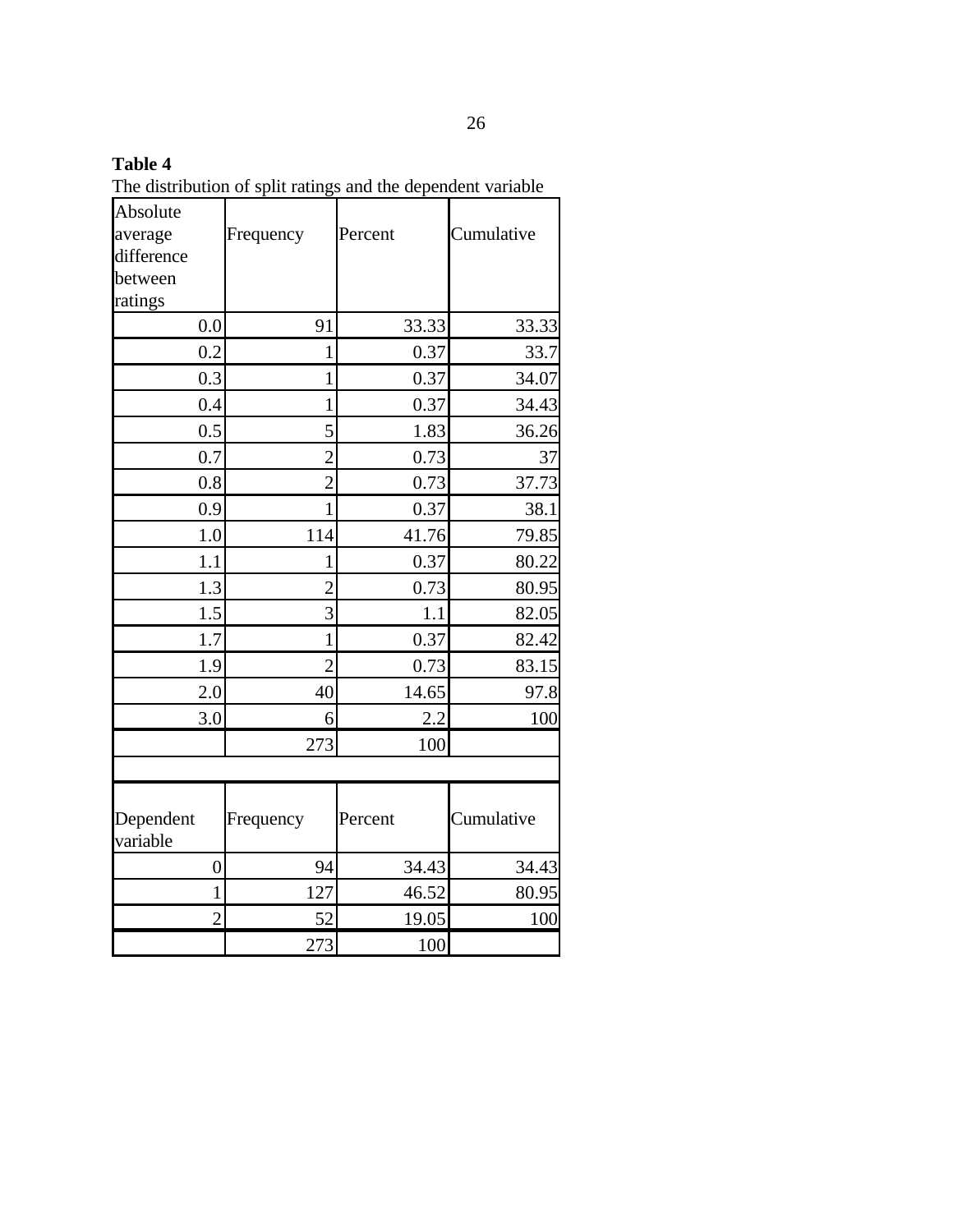Bank assets and capital as percentage of total assets Sample comprises 273 bank holding company-years between 1983-1993.

| Asset                                    | Mean  | Std. Dev. | Min.  | Max.   |
|------------------------------------------|-------|-----------|-------|--------|
| loans & leases                           | 60.76 | 11.95     | 15.10 | 85.96  |
| securities                               | 16.22 | 8.74      | 2.03  | 45.30  |
| cash & deposits                          | 10.86 | 6.19      | 1.42  | 39.28  |
| fed. funds &<br>repurchase<br>agreements | 3.29  | 3.64      | 0.00  | 23.66  |
| trading assets                           | 2.01  | 4.57      | 0.00  | 41.28  |
| premises                                 | 1.61  | 0.54      | 0.46  | 5.19   |
| other real estate                        | 0.40  | 0.47      | 0.00  | 3.66   |
| intangible assets                        | 0.69  | 0.61      | 0.00  | 3.08   |
| other assets                             | 4.04  | 3.04      | 1.20  | 15.12  |
| total assets<br>(billions)               | 38.60 | 41.60     | 0.15  | 217.00 |
| capital                                  | 6.31  | 1.45      | 3.37  | 10.97  |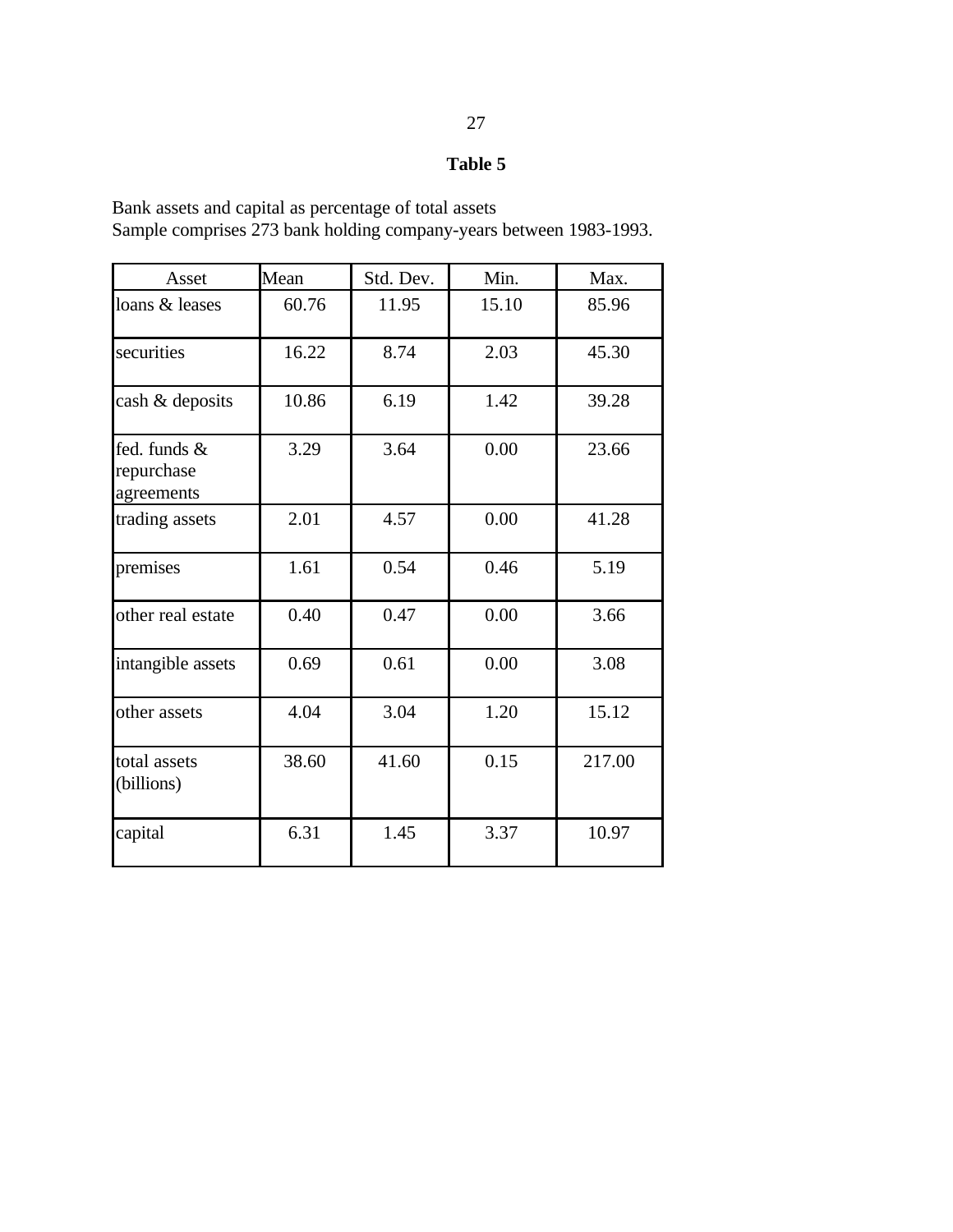# **Which Assets Cause Credit Raters to Disagree Over Banks?**

Ordered probit regression estimates. The dependent variable is the average absolute difference (0,1, or 2) between Moody's and Standard & Poor's rating of debt issued by a bank holding company in a given year. Each asset and capital are expressed as a percentage of total assets; cash and deposits are excluded. Sample comprises 273 bank holding company-years between 1983-93.

| securities                            | Coefficient<br>$-0.038**$ | Standard error<br>0.019 |  |
|---------------------------------------|---------------------------|-------------------------|--|
| federal funds & repurchase agreements | 0.025                     | 0.032                   |  |
| loans & leases                        | 0.002                     | 0.017                   |  |
| trading assets                        | $0.062**$                 | 0.029                   |  |
| premises                              | $-0.242$ <sup>*</sup>     | 0.144                   |  |
| other real estate                     | $-0.291$                  | 0.212                   |  |
| investment in subsidiaries            | 0.246                     | 0.281                   |  |
| intangible assets                     | 0.028                     | 0.135                   |  |
| other assets                          | 0.039                     | 0.042                   |  |
| capital                               | $-0.40$                   | 0.080                   |  |
| assets <sup>1</sup>                   | $-2.04E-08***$            | 6.79E-09                |  |
| assets squared                        | $1.17E-16***$             | 3.63E-17                |  |
| average rating <sup>2</sup>           | $-0.131$                  | 0.148                   |  |
| average rating squared                | 0.014                     | 0.009                   |  |
| 1984                                  | 0.260                     | 0.475                   |  |
| 1985                                  | $-0.025$                  | 0.450                   |  |
| 1986                                  | $-0.015$                  | 0.401                   |  |
| 1987                                  | 0.292                     | 0.405                   |  |
| 1988                                  | 0.657                     | 0.455                   |  |
| 1989                                  | 0.255                     | 0.453                   |  |
| 1990                                  | $1.130**$                 | 0.544                   |  |
| 1991                                  | 0.616                     | 0.511                   |  |
| 1992                                  | $0.999**$                 | 0.470                   |  |
| 1993                                  | 0.570                     | 0.452                   |  |
|                                       |                           |                         |  |

 $***$ Significant at one percent.  $**$  Significant at five percent.  $*$  Significant at ten percent  $1\$ \$1000

<sup>2</sup> Average of Moody's and Standard and Poor's rating; higher rating indicates higher risk.